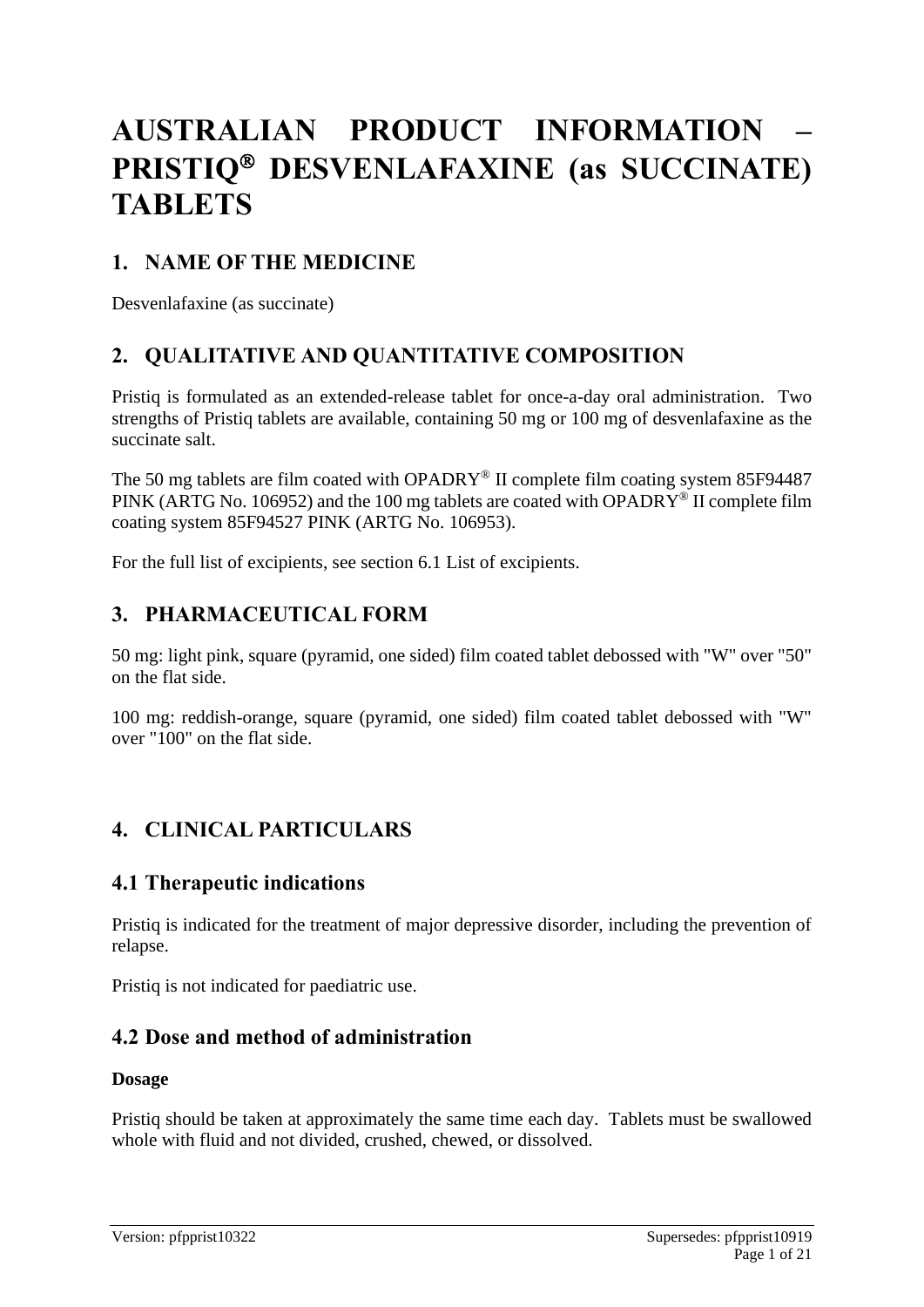#### *Initial Treatment*

The recommended dose for Pristiq is 50 mg once daily, with or without food. In clinical trials, no additional benefit was demonstrated at doses greater than 50 mg/day. Based on clinical judgment, if dose increases are indicated for individual patients, they should occur gradually and at intervals of not less than 7 days. The maximum dose should not exceed 200 mg/day.

When discontinuing therapy, gradual dose reduction is recommended whenever possible to minimise discontinuation symptoms (see sections 4.4 Special warnings and precautions for use and 4.8 Adverse effects (undesirable effects)).

#### *Maintenance/Continuation/Extended Treatment*

It is generally agreed that acute episodes of major depressive disorder require several months or longer of sustained pharmacological therapy. Patients should continue on the same dose at which they were stabilised. They should be periodically reassessed to determine the need for continued treatment.

#### *Children and Adolescents*

Safety and efficacy in patients less than 18 years of age have not been established.

#### *Discontinuing Pristiq*

When discontinuing therapy gradual dose reduction should be considered to minimise discontinuation symptoms (see sections 4.4 Special warnings and precautions for use and 4.8 Adverse effects (undesirable effects)).

Symptoms associated with discontinuation of Pristiq, as well as other serotonin-norepinephrine reuptake inhibitors (SNRIs) and selective serotonin reuptake inhibitors (SSRIs) have been reported (see section 4.4 Special warnings and precautions for use). Patients should be monitored for these symptoms when discontinuing treatment. A gradual reduction in the dose rather than abrupt cessation is recommended. If intolerable symptoms occur following a decrease in the dose or upon discontinuation of treatment, then resuming the previously prescribed dose may be considered. Subsequently, the physician may continue decreasing the dose, but at a more gradual rate (see sections 4.4 Special warnings and precautions for use and 4.8 Adverse effects (undesirable effects)). In some patients, discontinuation may need to occur over periods of months or longer.

#### *Switching Patients from Other Antidepressants to Pristiq*

Discontinuation symptoms have been reported when switching patients from other antidepressants, including venlafaxine to desvenlafaxine. Tapering of the initial antidepressant followed by a washout period may be necessary to minimise discontinuation symptoms and the possibility of drug-drug interactions from a pharmacokinetic or pharmacodynamic perspective.

#### *Residual Inert Tablet Matrix*

Patients receiving Pristiq may notice an inert matrix tablet passing in the stool or via colostomy.

Patients should be informed that the active medication has already been absorbed by the time the patient sees the inert matrix tablet.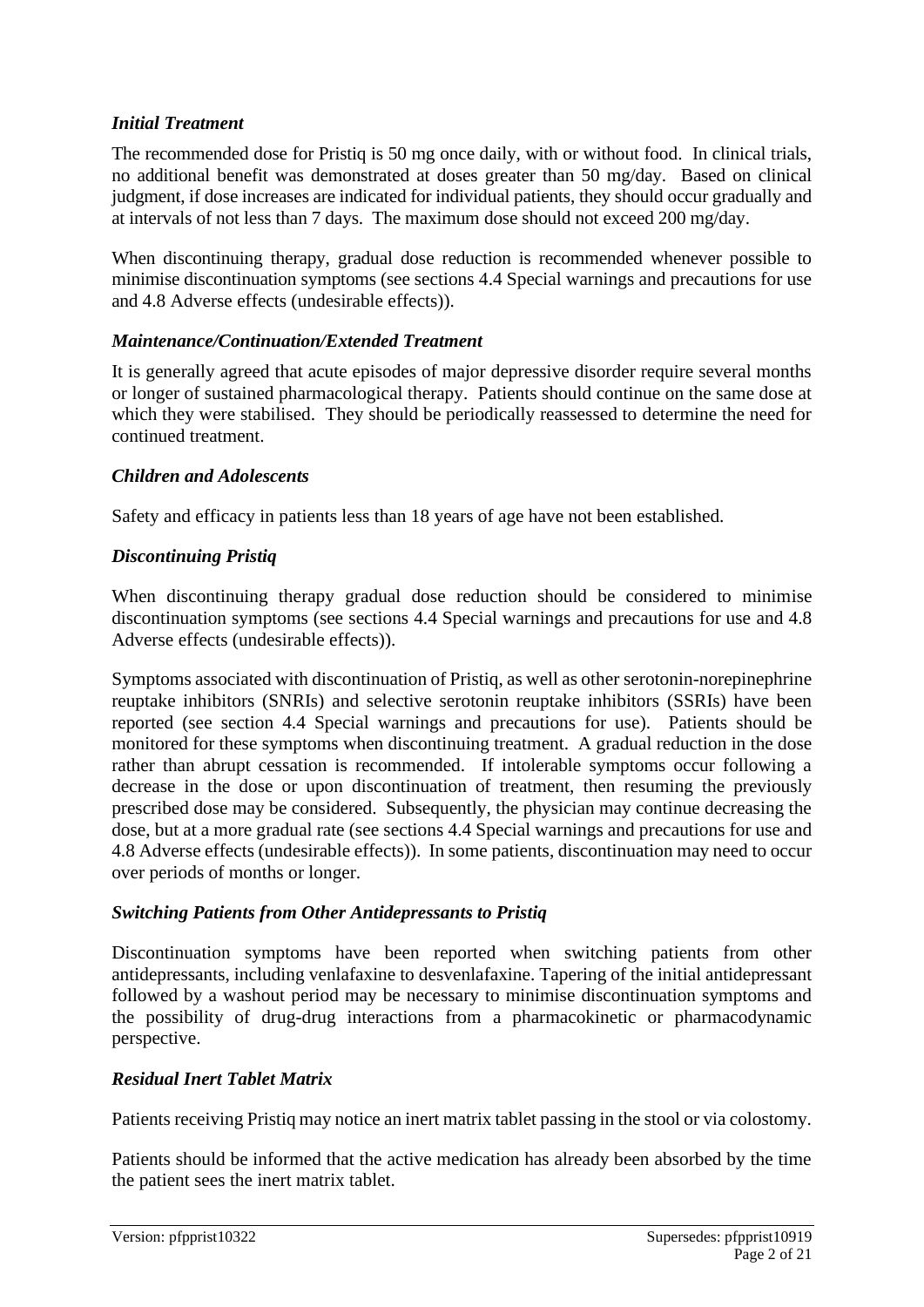#### **Dosage Adjustment**

#### *Use in Renal Impairment*

The recommended starting dose in patients with severe renal impairment (24-hr CrCl <30 mL/min) or end-stage renal disease (ESRD) is 50 mg every other day. Because of individual variability in clearance in these patients, individualisation of dosage may be desirable. Supplemental doses should not be given to patients after dialysis (see section 5.2 Pharmacokinetic properties).

#### *Use in Hepatic Impairment*

No adjustment of dose is necessary in patients with mild, moderate, and severe hepatic impairment (see section 5.2 Pharmacokinetic properties).

#### *Use in the Elderly*

No dosage adjustment is required solely on the basis of age; however, possible reduced renal clearance of Pristiq should be considered when determining dose (see section 5.2 Pharmacokinetic properties).

### **4.3 Contraindications**

Hypersensitivity to desvenlafaxine succinate, venlafaxine hydrochloride or to any excipients in the Pristiq formulation.

#### **Monoamine Oxidase Inhibitors (MAOIs)**

Pristiq must not be used in combination with monoamine oxidase inhibitors (MAOIs) or reversible MAOIs (RIMA) (e.g. moclobemide, linezolid and intravenous methylene blue), or within 14 days of discontinuing treatment with a MAOI. Similarly, Pristiq must be discontinued for at least 7 days before starting treatment with a MAOI. Cases of serious reactions, such as potentially life-threatening serotonin syndrome (characterised by neuromuscular excitation, altered mental status and autonomic dysfunction) have been reported in patients receiving an SNRI in combination with MAOIs and RIMA, and in patients who have recently discontinued an SNRI and have been started on a MAOI (see also sections 4.4 Special warnings and precautions for use and 4.5 Interactions with other medicines and other forms of interactions).

### **4.4 Special warnings and precautions for use**

#### **Clinical Worsening and Suicide Risk**

Patients with major depression, both adult and paediatric, may experience worsening of their depression and/or the emergence of suicidal ideation and behaviour (suicidality) or unusual changes in behaviour, whether or not they are taking antidepressant medications, and this risk may persist until significant remission occurs. Suicide is a known risk of depression and certain other psychiatric disorders, and these disorders themselves are the strongest predictors of suicide. Antidepressants may have a role in inducing worsening of depression and the emergence of suicidality in certain patients during the early phases of treatment. As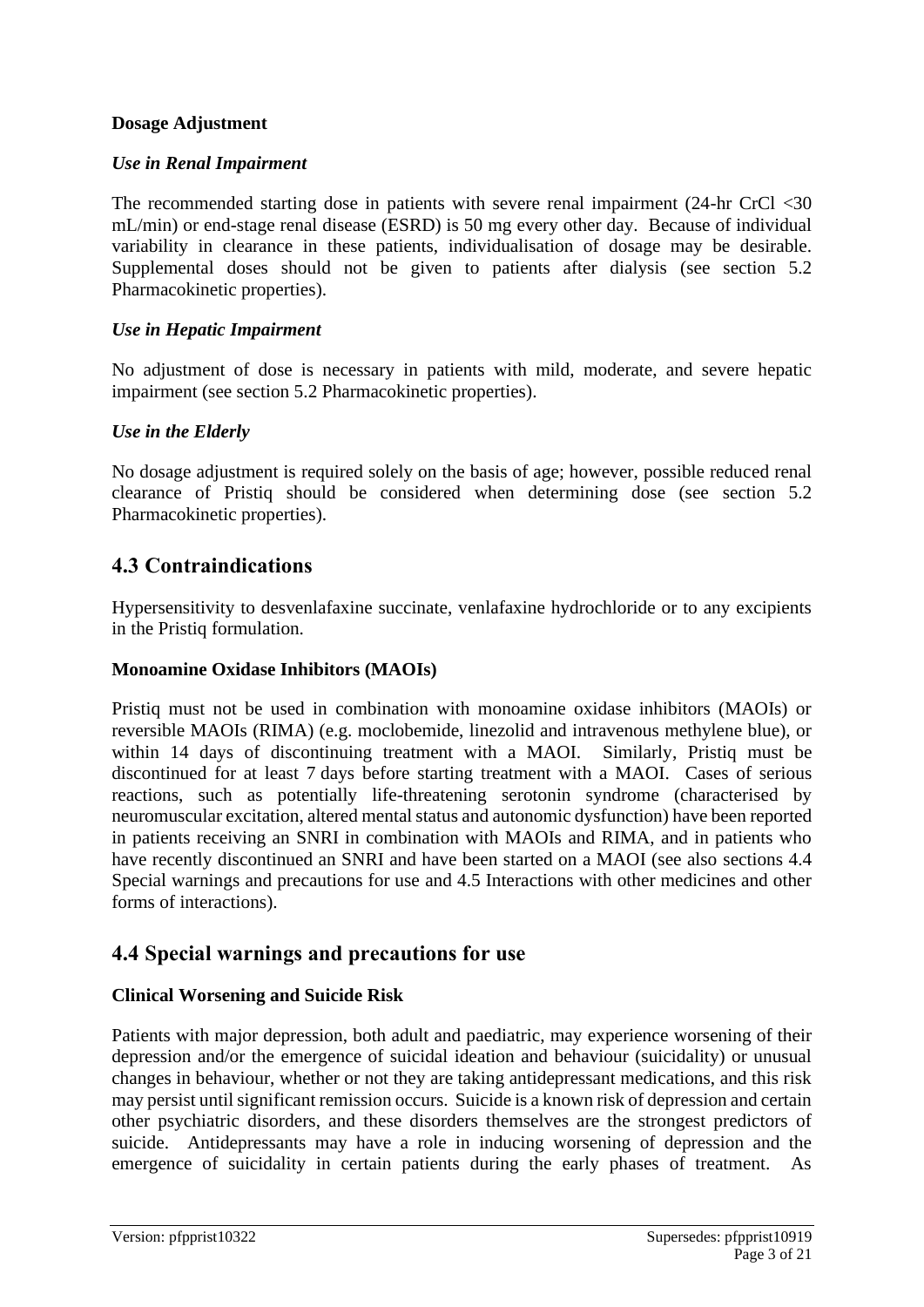improvement may not occur during the first few weeks or more of treatment, patients should be monitored appropriately and observed closely for clinical worsening and suicidality, especially at the beginning of a course of treatment or at the time of dose changes, either increases or decreases.

Pooled analyses of short-term placebo-controlled trials of antidepressant medicines (SSRIs and others) showed that these medicines increase the risk of suicidality in children, adolescents, and young adults (ages 18-24 years) with major depression and other psychiatric disorders, generally during initial treatment (1-2 months). Short-term studies did not show an increase in the risk of suicidality with antidepressants compared to placebo in adults beyond the age of 24 years; there was a reduction in the risk of suicidality with antidepressants compared to placebo in adults age 65 years and older.

The pooled analysis of placebo-controlled trials in children and adolescents with major depression, obsessive compulsive disorder, or other psychiatric disorders included a total of 24 short-term trials of nine antidepressant medicines in over 4,400 patients. The pooled analyses of placebo-controlled trials in adults with major depression or other psychiatric disorders included a total of 295 short-term trials (medium duration 2 months) of 11 antidepressant medicines in over 77,000 patients. There was considerable variation in risk of suicidality among medicines, but a tendency toward an increase in the younger patients for almost all medicines studied. There were differences in absolute risk of suicidality across the different indications, with the highest incidence with major depression.

No suicides occurred in any of the paediatric trials. There were suicides in the adult trials, but the number was not sufficient to reach any conclusion about the medicine effect on suicide.

It is unknown whether the suicidality risk extends to longer-term use, i.e. beyond several months. However, there is substantial evidence from placebo-controlled maintenance trials in adults with depression that the use of antidepressants can delay the recurrence of depression.

Consideration should be given to changing the therapeutic regimen, including possibly discontinuing the medication, in patients whose depression is persistently worse or whose emergent suicidality is severe, abrupt in onset, or was not part of the patient's presenting symptoms (see Discontinuation Effects below).

It is particularly important that monitoring be undertaken during the initial course of antidepressant treatment or at times of dose increase or decrease.

Patients with co-morbid depression associated with other psychiatric or non-psychiatric disorders being treated with antidepressants should be similarly observed for clinical worsening and suicidality.

Symptoms of anxiety, agitation, panic attacks, insomnia, irritability, hostility (aggressiveness), impulsivity, akathisia (psychomotor restlessness), hypomania and mania, have been reported in adults, adolescents and children being treated with antidepressants for major depression as well as for other indications, both psychiatric and non-psychiatric. Although a causal link between the emergence of such symptoms and either worsening of depression and /or emergence of suicidal impulses has not been established, there is concern that such symptoms may be precursors of emerging suicidality.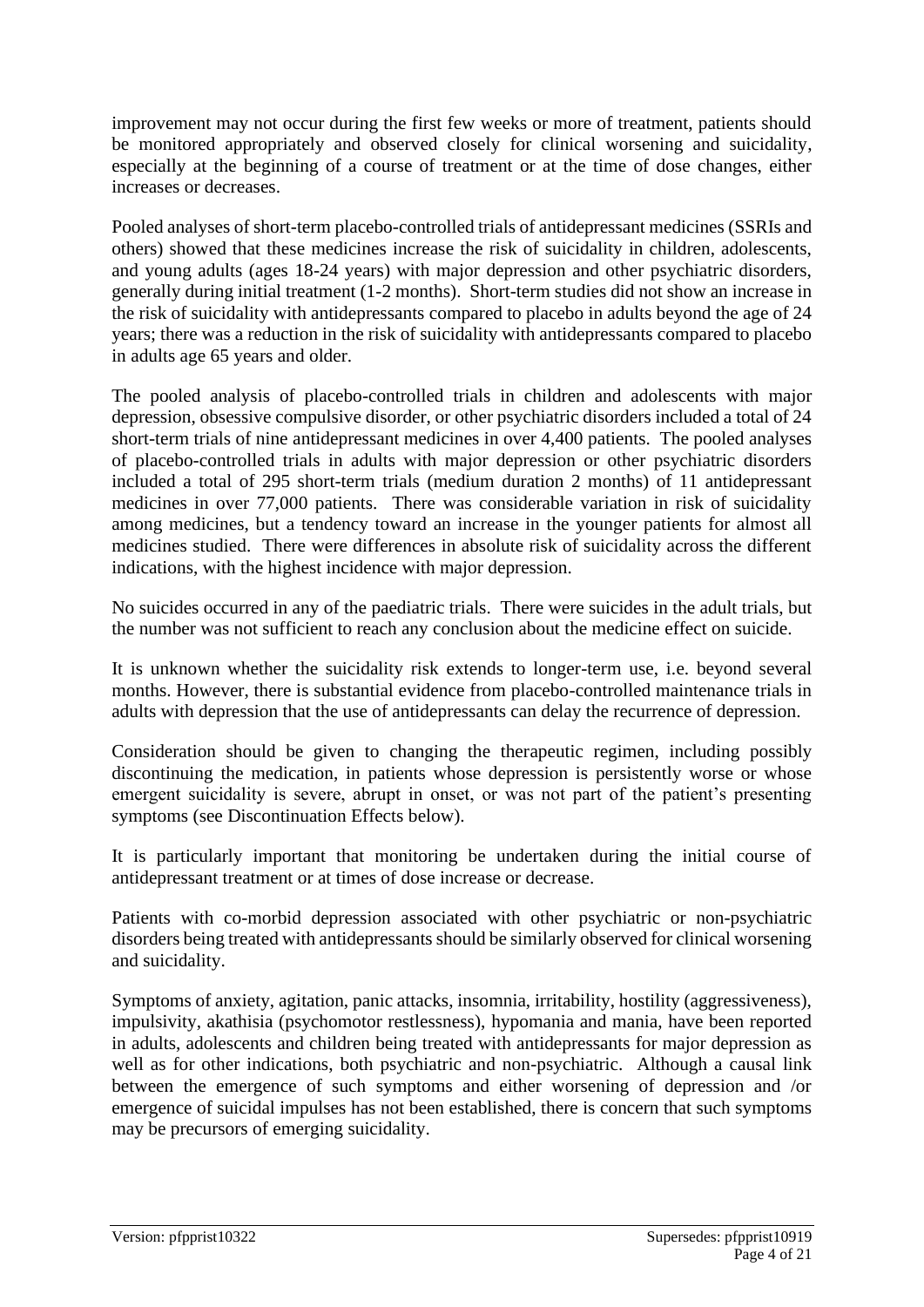Prescriptions for Pristiq should be written for the smallest quantity of tablets consistent with good patient management in order to reduce the possibility of overdosage. This is particularly so at the times of treatment initiation or dosage change.

### *Information for Patients and Caregivers*

Patients and their caregivers should be alerted about the need to monitor for the emergence of anxiety, agitation, panic attacks, insomnia, hostility, impulsivity, akathisia, hypomania, mania, worsening of depression, and suicidal ideation, especially early during antidepressant treatment. Such symptoms should be reported to the patient's doctor, especially if they are severe, abrupt in onset, or were not part of the patient's presenting symptoms.

### **Discontinuation Effects**

During marketing of SNRIs and SSRIs, there have been post-marketing reports of adverse events occurring upon discontinuation of these drugs, particularly when abrupt, including the following: dysphoric mood, irritability, agitation, dizziness, sensory disturbances (e.g., paraesthesias such as electric shock sensations), anxiety, confusion, headache, lethargy, emotional lability, insomnia, hypomania, tinnitus, seizures, visual impairment, and hypertension. While these events are generally self-limiting, there have been reports of serious discontinuation symptoms, and sometimes these effects can be protracted and severe. In addition, suicide/suicidal thoughts and aggression have been observed in patients during changes in desvenlafaxine dosing regimen, including during discontinuation.

Patients should be monitored when discontinuing treatment with desvenlafaxine. A gradual reduction in the dose rather than abrupt cessation is recommended whenever possible. If intolerable symptoms occur following a decrease in the dose or upon discontinuation of treatment, then resuming the previously prescribed dose may be considered (see sections 4.2 Dose and method of administration and 4.8 Adverse effects (undesirable effects)). In some patients, discontinuation may need to occur over periods of months or longer.

### **Sexual Dysfunction**

SNRIs may cause symptoms of sexual dysfunction (see section 4.8 Adverse effects (undesirable effects)). There have been reports of long-lasting sexual dysfunction where the symptoms have continued despite discontinuation of SNRIs.

### **Mania/Hypomania**

In clinical trials, mania was reported for approximately 0.1% of patients treated with Pristiq. Activation of mania/hypomania has also been reported in a small proportion of patients with mood disorders who were treated with other marketed antidepressants. A major depressive episode may be the initial presentation of bipolar disorder. It is generally believed (though not established in controlled trials) that treating such an episode with an antidepressant alone may increase the likelihood of precipitation of a mixed/manic episode in patients at risk for bipolar disorder. Whether any of the symptoms represent such a conversion is unknown. However, prior to initiating treatment with an antidepressant, patients with depressive symptoms should be adequately screened to determine if they are at risk for bipolar disorder; such screening should include a detailed psychiatric history, including a family history of suicide, bipolar disorder, and depression. It should be noted that Pristiq is not approved for use in treating bipolar depression.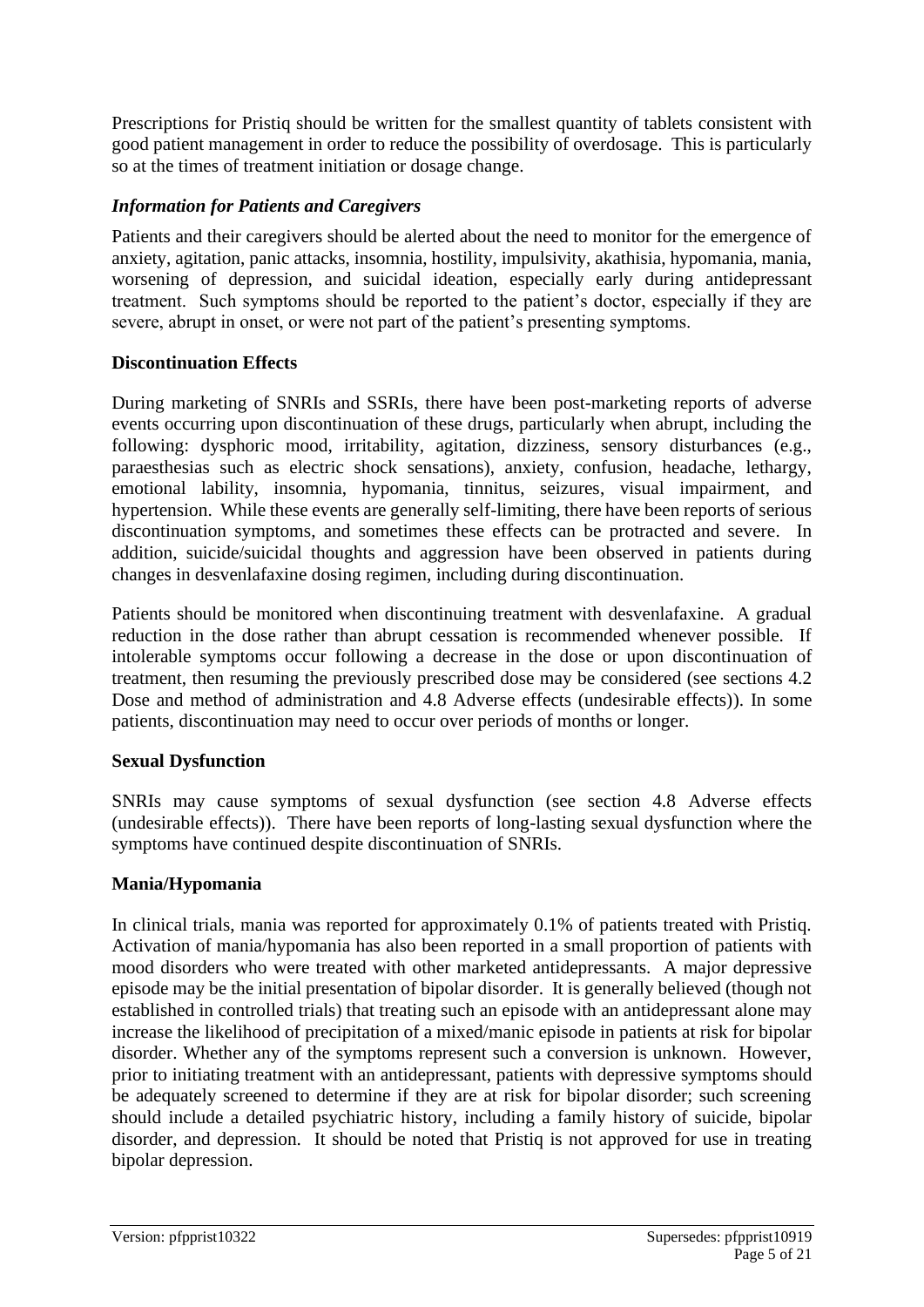As with all antidepressants, Pristiq should be used cautiously in patients with a history or family history of mania or hypomania.

#### **Serotonin Syndrome or Neuroleptic Malignant Syndrome (NMS)-like Reactions**

The development of a potentially life-threatening serotonin or neuroleptic malignant syndrome (NMS)-like reactions syndrome may occur with Pristiq treatment, particularly with concomitant use of other serotonergic drugs including SSRIs, SNRIs and triptans, with opioids, with drugs that impair metabolism of serotonin (e.g. MAOIs, including reversible MAOIs such as moclobemide, linezolid and intravenous methylene blue), or with antipsychotics or other dopamine antagonists (see section 4.3 Contraindications).

Serotonin syndrome symptoms may include mental status changes (e.g., agitation, confusion, hallucinations, and coma), autonomic instability (e.g., diaphoresis, tachycardia, labile blood pressure, and hyperthermia), neuromuscular aberrations (e.g., hyperreflexia, incoordination, myoclonus, tremor) and/or gastrointestinal symptoms (e.g., nausea, vomiting, and diarrhoea). Serotonin syndrome, in its most severe form can resemble NMS, which includes hyperthermia, muscle rigidity, autonomic instability with possible rapid fluctuation of vital signs and mental status changes (see section 4.5 Interactions with other medicines and other forms of interactions).

If concomitant treatment with Pristiq and other agents that may affect the serotonergic and/or dopaminergic neurotransmitter system (such as an SSRI, another SNRI, amphetamines or a 5 hydroxytryptamine receptor agonist (triptan)) is clinically warranted, careful observation of the patient is advised, particularly during treatment initiation and dose increases.

The concomitant use of Pristiq with serotonin precursors (such as tryptophan supplements) is not recommended.

Treatment with Pristiq should be discontinued if serotonin syndrome or NMS-Like reactions occur and supportive symptomatic treatment initiated.

#### **Narrow-Angle Glaucoma**

Patients with raised intraocular pressure (IOP) or narrow angle glaucoma were excluded from all Pristiq studies. Mydriasis has been reported in association with Pristiq. It is recommended that patients with raised intra-ocular pressure or patients at risk for acute narrow-angle glaucoma (angle closure glaucoma) should be closely monitored.

### **Co-administration of Drugs Containing Venlafaxine and/or Desvenlafaxine**

Desvenlafaxine is the major active metabolite of venlafaxine, a medication used to treat major depressive, generalised anxiety, social anxiety and panic disorders. Products containing desvenlafaxine succinate should not be used concomitantly with products containing venlafaxine hydrochloride or other products containing desvenlafaxine succinate.

#### **Effects on Blood Pressure**

Increases in blood pressure were observed in some patients in clinical trials, particularly with higher doses. Pre-existing hypertension should be controlled before treatment with Pristiq. Patients receiving Pristiq should have regular monitoring of blood pressure. Cases of elevated blood pressure requiring immediate treatment have been reported with Pristiq. Sustained blood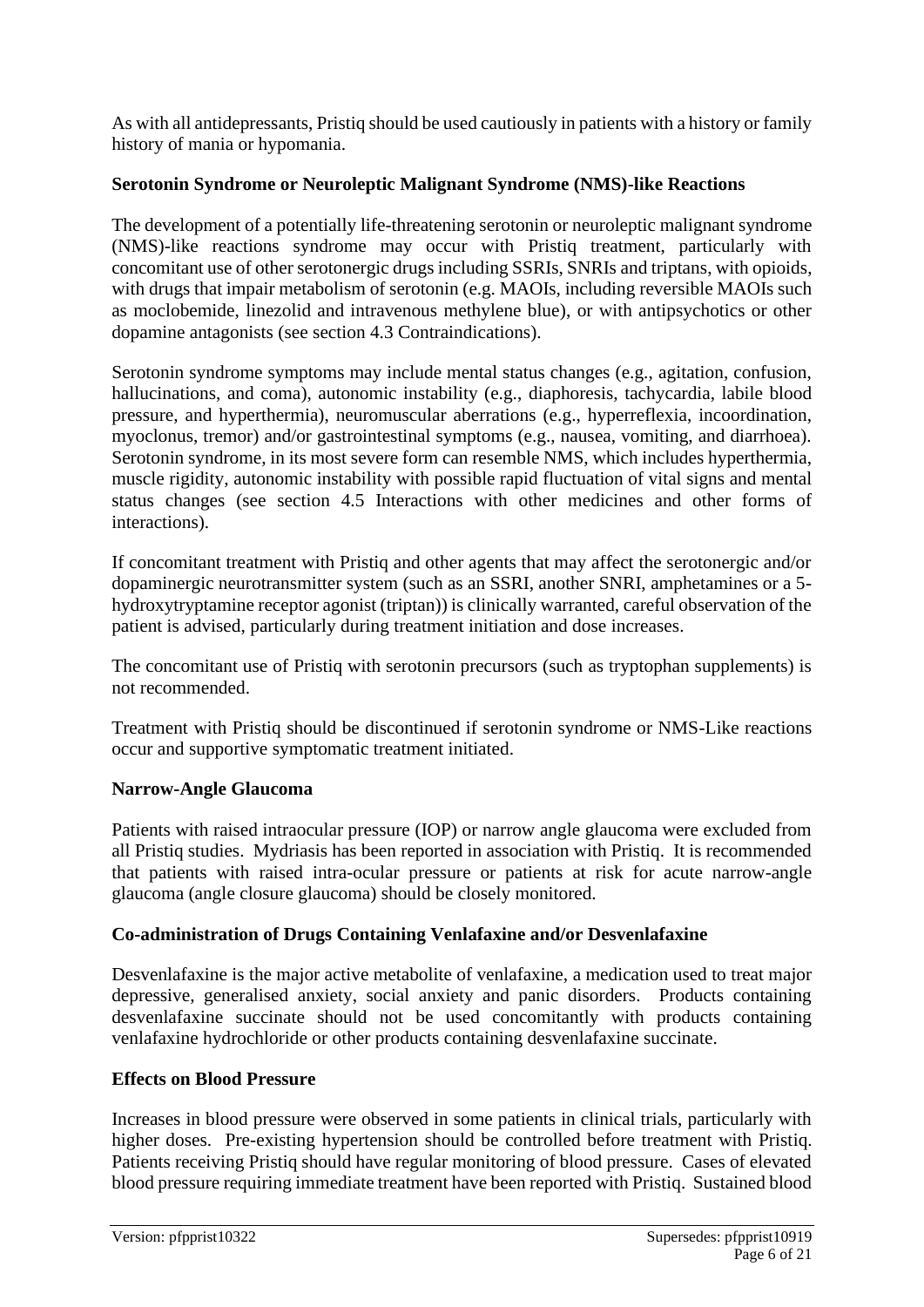pressure increases could have adverse consequences. For patients who experience a sustained increase in blood pressure while receiving Pristiq, either dose reduction or discontinuation should be considered. Caution should be exercised in treating patients with underlying conditions that might be compromised by increases in blood pressure.

#### **Cardiovascular/Cerebrovascular Disease**

Caution is advised in administering Pristiq to patients with cardiovascular, cerebrovascular, or lipid metabolism disorders (see section 4.8 Adverse effects (undesirable effects)). Increases in blood pressure and heart rate were observed in clinical trials with Pristiq. Pristiq has not been evaluated systematically in patients with a recent history of myocardial infarction, unstable heart disease, uncontrolled hypertension, or cerebrovascular disease. Patients with these diagnoses, except for cerebrovascular disease, were excluded from clinical trials.

### **Serum Lipids**

In the short-term, placebo-controlled, pre-marketing trials for MDD, Pristiq treatment was associated with mean increases of 5.7, 1.4, 3.6 and 5.5 mg/dl in total cholesterol, HDL, LDL cholesterol and triglycerides, respectively (0.11, 0.03, 0.07 and 0.04 mmol/L, respectively). The changes in fasting serum total cholesterol, LDL, and triglycerides were dose-related. Measurement of serum lipids should be considered during treatment with Pristiq.

#### **Seizures**

Cases of seizures have been reported in clinical trials with Pristiq. Pristiq has not been systematically evaluated in patients with a seizure disorder. Patients with a history of seizures were excluded from clinical trials. Pristiq should be prescribed with caution in patients with a seizure disorder.

### **Abnormal Bleeding**

Selective serotonin reuptake inhibitors (SSRIs) and serotonin-noradrenaline reuptake inhibitors (SNRIs), including desvenlafaxine, may increase the risk of bleeding events. Concomitant use of aspirin, nonsteroidal anti-inflammatory drugs (NSAIDs), warfarin, and other anticoagulants may add to this risk. Bleeding events related to SSRIs and SNRIs have ranged from ecchymosis, haematoma, epistaxis, and petechiae to life-threatening haemorrhages. Patients should be cautioned about the risk of bleeding associated with the concomitant use of desvenlafaxine and NSAIDs, aspirin, or other drugs that affect coagulation or bleeding.

### **Hyponatraemia**

Cases of hyponatraemia and/or the Syndrome of Inappropriate Anti-Diuretic Hormone (SIADH) secretion have been described with SNRIs (including desvenlafaxine succinate) and SSRIs, usually in volume-depleted or dehydrated patients, including elderly patients and patients taking diuretics (see section 4.8 Adverse effects (undesirable effects)).

### **Physical and Psychological Dependence**

Although desvenlafaxine succinate has not been systematically studied in preclinical or clinical trials for its potential for abuse, no indication of drug-seeking behaviour was seen in the clinical trials. However, it is not possible to predict on the basis of pre-marketing experience, the extent to which a CNS-active drug will be misused, diverted, and/or abused once marketed.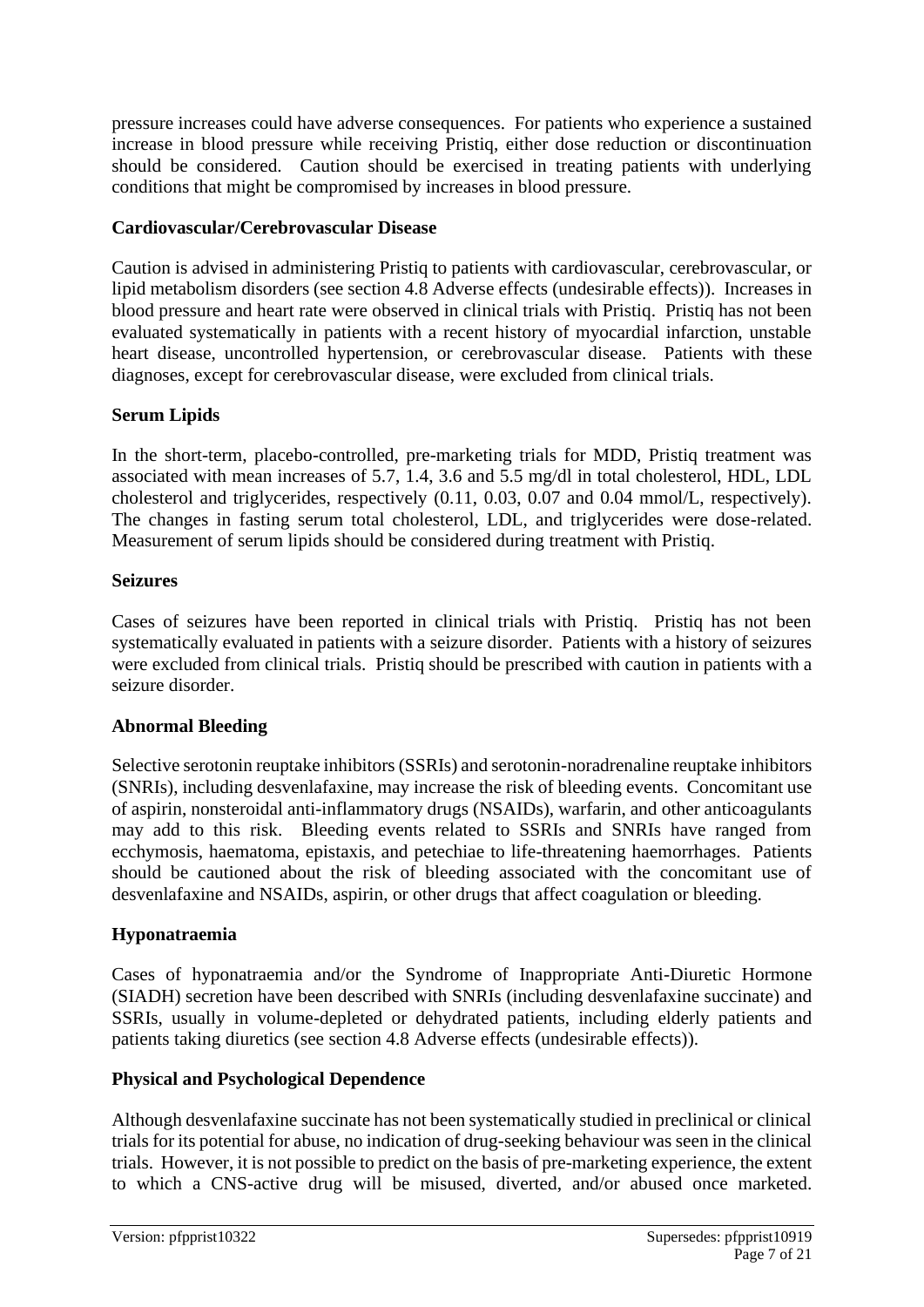Consequently, physicians should carefully evaluate patients for a history of drug abuse and follow such patients closely, observing them for signs of misuse or abuse of desvenlafaxine succinate (e.g., development of tolerance, incrementation of dose, drug-seeking behaviour).

#### **Electroconvulsive Therapy**

There are no clinical data establishing the risks and/or benefits of electroconvulsive therapy combined with desvenlafaxine treatment for MDD.

#### **Antidepressants and Post-partum Haemorrhage**

A retrospective cohort study of 332,224 pregnancies among 225,973 women demonstrated an increased risk of post-partum haemorrhage (PPH) in mothers exposed to SNRI therapy in the last month of pregnancy. The adjusted odd-ratio (OR) for an increased risk of PPH in mothers exposed to a SNRI in the final month of pregnancy was 1.76 (95% CI 1.47-2.11) compared to non-exposed mothers. A meta-analysis of 8 case control and cohort studies showed a 32% increase in the risk of PPH in patients exposed to antidepressants. The pooled sample size of the meta analysis was 572,686 pregnancies, and there were 48,784 cases of PPH.

The risk of PPH was affected by type of antidepressant, mode of delivery and time of exposure. For type of antidepressant, the most pronounced risk was found among SNRI users (Relative Risk [RR]=1.62; 95% CI 1.41-1.85). A higher risk was found in exposed patients who underwent Caesarean sections (RR=2.02, 95% CI 1.61-2.54) compared to vaginal delivery (RR=1.43, 95% CI 1.15-1.78). There was no increase in risk of PPH associated with past use of antidepressants. However, there was a further increase in risk among recent SNRI users (RR=1.73, 95% CI 1.5-2.0) and current SNRI users (RR = 1.79, 95% CI 1.53-2.10).

#### **Use in the Elderly**

No dosage adjustment is required solely on the basis of age; however, possible reduced renal clearance of desvenlafaxine should be considered when determining dose (see sections 4.2 Dose and method of administration and 5.2 Pharmacokinetic properties).

Greater sensitivity to desvenlafaxine in some older patients cannot be ruled out.

Of the 3,292 patients in pre-marketing clinical trials of Pristiq for major depressive disorder, 5% were 65 years of age or older. No overall differences in safety or efficacy were observed between these subjects and younger subjects; however, in the short-term placebo-controlled trials, there was a higher incidence of systolic orthostatic hypotension in patients  $\geq 65$  years of age compared to patients <65 years of age treated with Pristiq.

#### **Paediatric Use**

Safety and effectiveness in patients less than 18 years of age have not been established.

### **Effects on Laboratory Tests**

False-positive urine immunoassay screening tests for phencyclidine (PCP) and amphetamine have been reported in patients taking desvenlafaxine. This is due to lack of specificity of the screening tests. False positive test results may be expected for several days following discontinuation of desvenlafaxine therapy. Confirmatory tests, such as gas chromatography/mass spectrometry, will distinguish desvenlafaxine from PCP and amphetamine.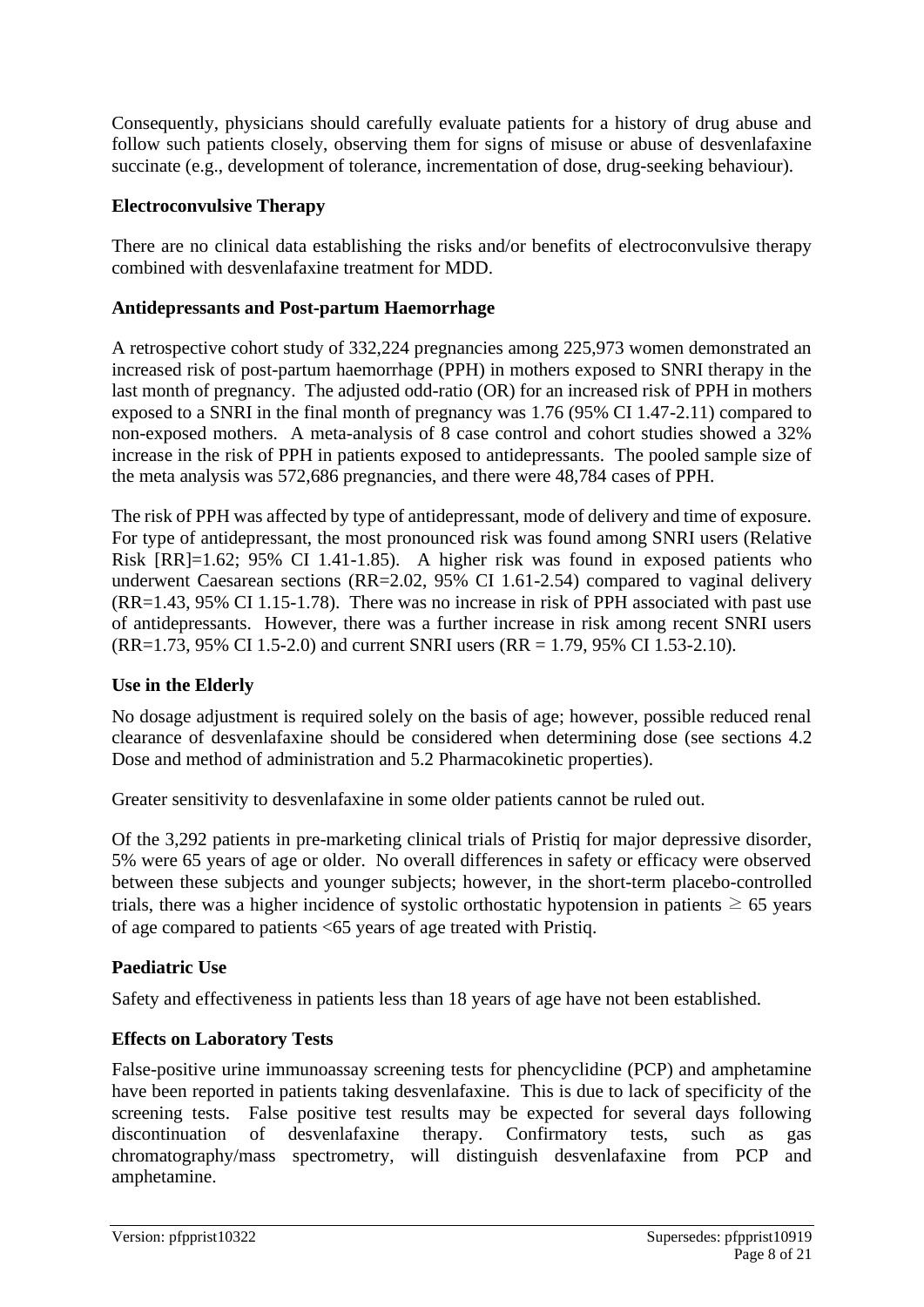# **4.5 Interactions with other medicines and other forms of interactions**

#### **Monoamine Oxidase Inhibitors**

Adverse reactions, some of which were serious, have been reported in patients who have recently been discontinued from a monoamine oxidase inhibitor (including reversible MAOIs such as moclobemide, linezolid and intravenous methylene blue) and started on antidepressants with pharmacological properties similar to desvenlafaxine (SNRIs or SSRIs), or who have recently had SNRI or SSRI therapy discontinued prior to initiation of an MAOI (see section 4.4 Special warnings and precautions for use). Concomitant use of desvenlafaxine in patients taking monoamine oxidase inhibitors is contraindicated (see section 4.3 Contraindications).

#### **Central Nervous System (CNS)-Active Agents**

The risk of using desvenlafaxine succinate in combination with other CNS-active drugs has not been systematically evaluated. Consequently, caution is advised when Pristiq is taken in combination with other CNS-active drugs.

#### **Serotonin Syndrome**

As with other serotonergic agents, serotonin syndrome, a potentially life threatening condition, may occur with desvenlafaxine treatment, particularly with concomitant use of other agents that may affect the serotonergic neurotransmitter system including triptans, SSRIs, other SNRIs, amphetamines, lithium, sibutramine, opioids (e.g., fentanyl and its analogues, tramadol, dextromethorphan, tapentadol, pethidine, methadone, pentazocine), or St. John's wort (*Hypericum perforatum*), with drugs which impair metabolism of serotonin (such as MAOIs including moclobemide, linezolid [an antibiotic which is a reversible non-selective MAOI] and intravenous methylene blue), or with serotonin precursors (such as tryptophan supplements). Serotonin syndrome symptoms may include mental status changes, autonomic instability, neuromuscular aberrations and/or gastrointestinal symptoms (see sections 4.3 Contraindications and 4.4 Special warnings and precautions for use).

If concomitant treatment with Pristiq and other agents that may affect the serotonergic neurotransmitter system (such as an SSRI, another SNRI or a 5-hydroxytryptamine receptor agonist (triptan)) is clinically warranted, careful observation of the patient is advised, particularly during treatment initiation and dose increases. The concomitant use of desvenlafaxine with serotonin precursors (such as tryptophan supplements) is not recommended (see section 4.4 Special warnings and precautions for use).

### **Ethanol**

A clinical study has shown that Pristiq does not increase the impairment of mental and motor skills caused by ethanol. However, as with all CNS-active drugs, patients should be advised to avoid alcohol consumption while taking Pristiq.

### **Potential for Other Drugs to Affect Desvenlafaxine**

### *Inhibitors of CYP3A4*

CYP3A4 is minimally involved in desvenlafaxine elimination. In a clinical study, ketoconazole (200 mg BID) increased the AUC of desvenlafaxine (400 mg single dose) by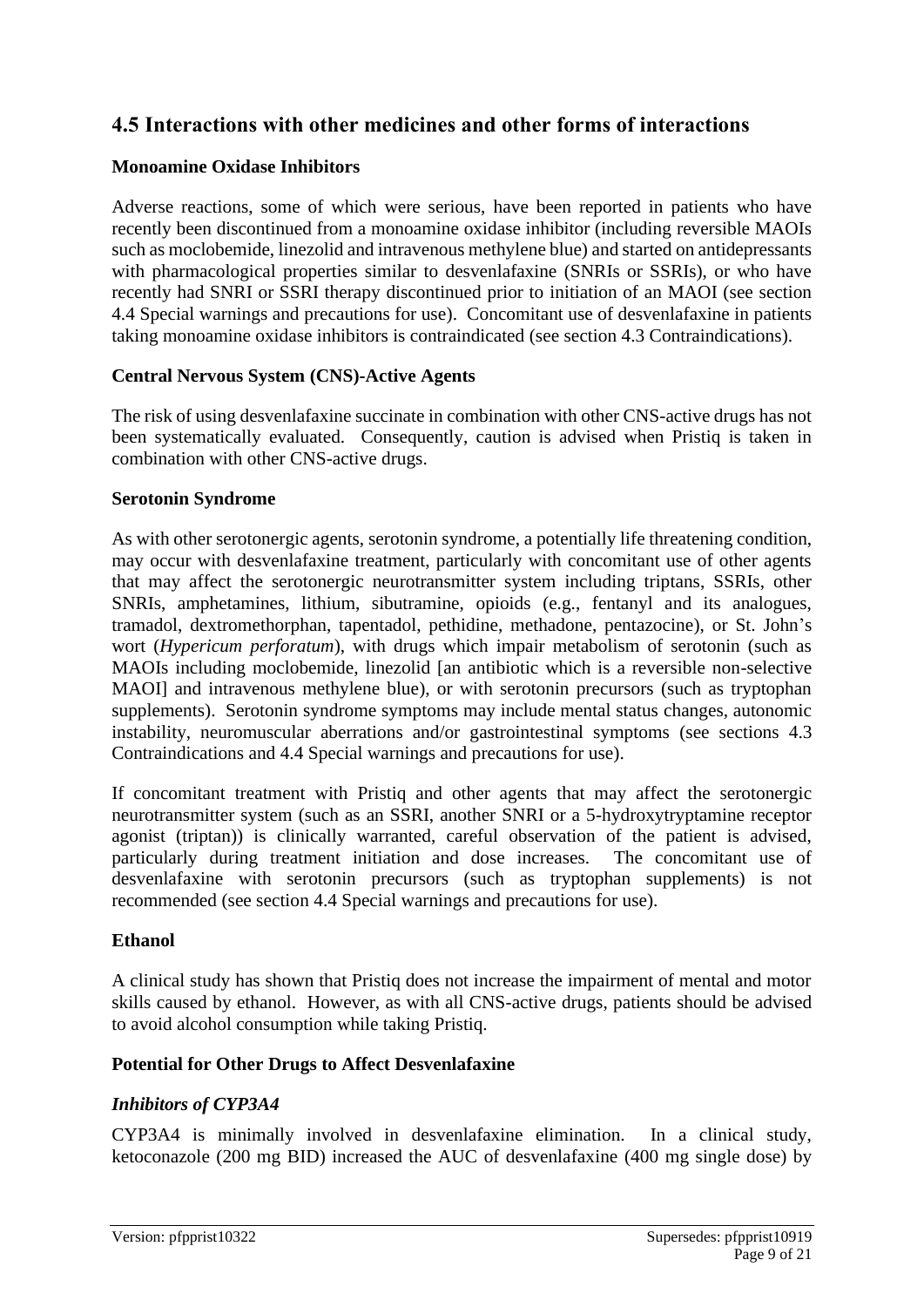approximately 43%, a weak interaction. Concomitant use of desvenlafaxine with potent inhibitors of CYP3A4 may result in higher exposure to desvenlafaxine.

#### *Inhibitors of other CYP enzymes*

Based on *in vitro* data, drugs that inhibit CYP isozymes 1A1, 1A2, 2A6, 2D6, 2C8, 2C9, 2C19, and 2E1 are not expected to have significant impact on the pharmacokinetic profile of desvenlafaxine.

#### **Potential for Desvenlafaxine to Affect Other Drugs**

#### *Drugs metabolised by CYP2D6*

When desvenlafaxine was administered at a dose of 400 mg daily in conjunction with a single 50 mg dose of desipramine, a CYP2D6 substrate, the AUC of desipramine increased approximately 90%. Concomitant use of desvenlafaxine with a drug metabolised by CYP2D6 may result in higher concentrations of that drug.

#### *Drugs metabolised by CYP3A4*

*In vitro*, desvenlafaxine does not inhibit, or induce the CYP3A4 isozyme.

In a clinical study, desvenlafaxine (400 mg daily) decreased the AUC of midazolam (a single 4 mg dose), by approximately 31%. Concomitant use of desvenlafaxine with a drug metabolised by CYP3A4 may result in lower exposures to that drug.

#### *Drugs metabolised by CYP1A2, 2A6, 2C8, 2C9 and 2C19*

*In vitro*, desvenlafaxine does not inhibit CYP1A2, 2A6, 2C8, 2C9, and 2C19 isozymes and would not be expected to affect the pharmacokinetics of drugs that are metabolised by these CYP isozymes.

#### *P-glycoprotein Transporter*

*In vitro*, desvenlafaxine is not a substrate or an inhibitor for the P-glycoprotein transporter.

# **4.6 Fertility, pregnancy and lactation**

### **Effects on Fertility**

Fertility in male rats was unaffected by oral administration of desvenlafaxine resulting in exposure (plasma AUC) up to 4 times that in humans treated with 200 mg/day. When treated male rats were mated with treated females, female fertility was variably reduced with oral doses resulting in exposures (plasma AUC) 2 to 7 times that in humans treated with 200 mg/day; there was some evidence that this was associated with disruption of estrus cycles.

#### **Use in Pregnancy – Category B2**

The safety of Pristiq in human pregnancy has not been established. Studies have demonstrated that desvenlafaxine crosses the human placenta. Only administer Pristiq to pregnant women if the expected benefits outweigh any possible risk. If Pristiq is used until, or shortly before birth, discontinuation effects in the newborn should be considered.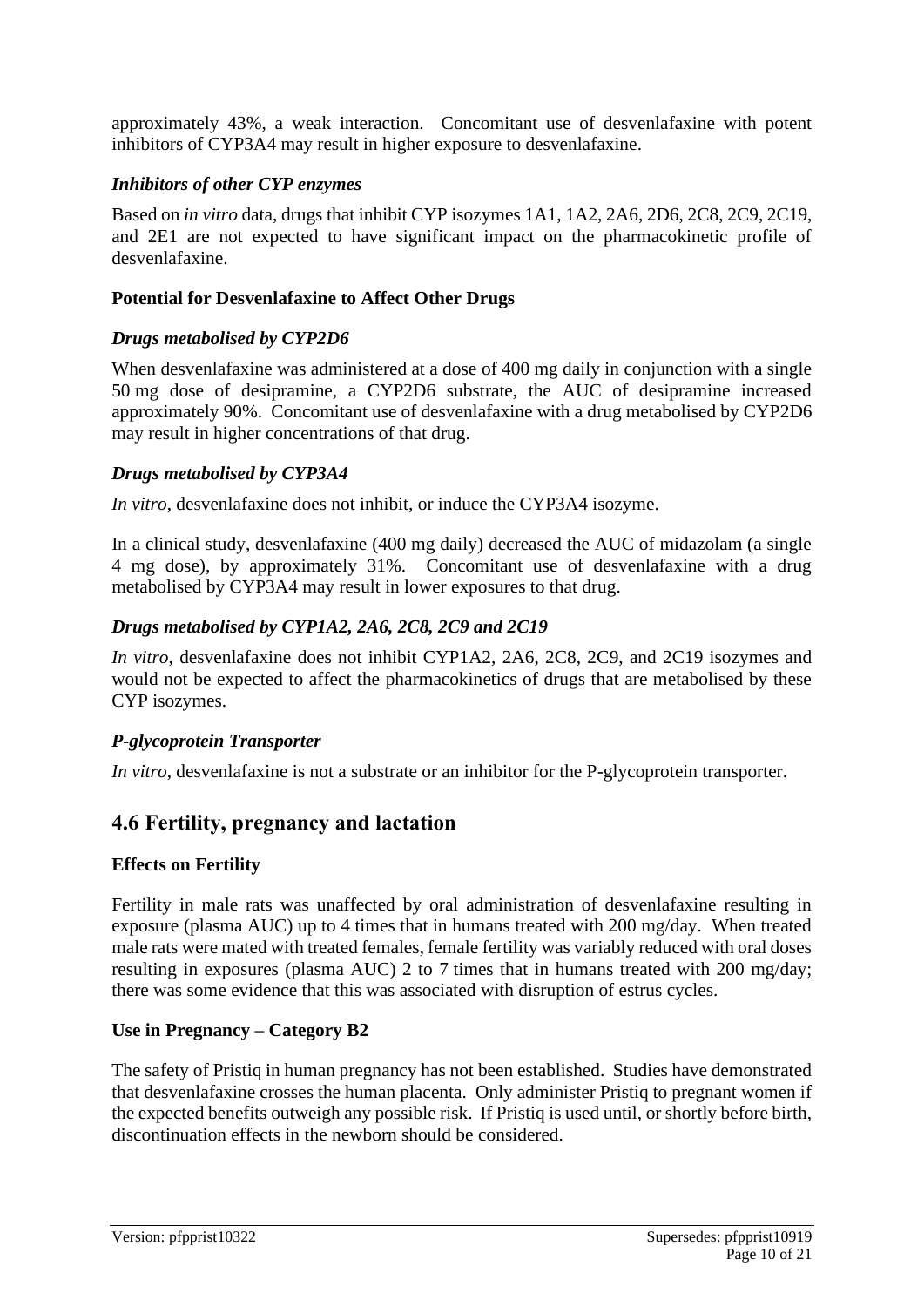Neonates exposed to venlafaxine, other SNRIs (Serotonin and Noradrenaline Reuptake Inhibitors), or SSRIs (Selective Serotonin Reuptake Inhibitors), late in the third trimester have developed complications requiring prolonged hospitalisation, respiratory support, and tube feeding. Such complications can arise immediately upon delivery. Reported clinical findings have included respiratory distress, cyanosis, apnoea, seizures, temperature instability, feeding difficulty, vomiting, hypoglycaemia, hypotonia, hypertonia, hyper-reflexia, tremor, jitteriness, irritability and constant crying. These features are consistent with either a direct toxic effect of SSRIs and SNRIs or, possibly, a drug discontinuation syndrome.

Epidemiological data have suggested that the use of SSRIs in pregnancy, particularly in late pregnancy, may increase the risk of persistent pulmonary hypertension in the new born (PPHN). This potential risk cannot be ruled out with desvenlafaxine taking into account the related mechanism of action (inhibition of the re-uptake of serotonin).

A small prospective, observational study consisted of 56 mother-infant pairs: 18 controls and 38 SSRI/SNRI mother-infant pairs. Of these, 11 mother-infant pairs were exposed to venlafaxine. The median (interquartile range [IQR]) gestational age was higher in infants born to control mothers than those born to mothers treated with antidepressants (40 [39-40 weeks] versus 39 [38-40 weeks]; p<0.05). Neonates born to control mothers also had a longer median (IQR) length at birth  $(51 \mid 49-51.6)$  cm versus  $49 \mid 47-51$  cm;  $p<0.05$ ) than infants born to mothers in the cases group. The infants also displayed mild behavioural anomalies, categorised as less optimal functioning for habituation and motor and autonomic clusters (using the Brazelton Neonatal Behavioural Assessment Scale [BNBAS]); however these events were selflimiting and usually resolved in 1 to 2 weeks.

In another study, 6 of the 7 neonates with *in utero* exposure to venlafaxine at near term had acceptable Apgar scores at birth; however an improvement in Apgar scores at 5 minutes was observed in all 7 neonates. No cases of intrauterine growth retardation were recorded. The adverse events observed in 5 neonates at birth, included respiratory distress, tachypnoea, irritability, tremors, excessive suckling, rigidity, increased tonus, vomiting, hyper reflexia, disorganised movements of limbs, initial decreased reactivity, agitation, poor sleep and liquid/abundant stool. In 4 of the 5 neonates, the events resolved spontaneously without the need for any pharmacological treatment, while one neonate required resuscitation and continuous positive airway pressure (C-PAP) for 48 hours.

A prospective longitudinal study of 201 women with a history of major depression who were euthymic at the beginning of pregnancy showed that women who discontinued antidepressant medication during pregnancy were more likely to experience a relapse of major depression than women who continued antidepressant medication.

Exposure to SNRIs in mid to late pregnancy may increase the risk for preeclampsia, and exposure to SNRIs near delivery may increase the risk for postpartum haemorrhage.

### *Teratogenicity*

Desvenlafaxine was not teratogenic in rats at an oral dose resulting in a drug exposure (plasma AUC) that was 7 times that in humans treated with 200 mg/day. There were tendencies for reduced numbers and bodyweights of fetuses with this dose in some studies. No teratogenicity was observed in a rabbit embryo-fetal development study, but the oral doses resulted in drug exposures (AUC) that were below the value in humans treated with 200 mg/day. Potential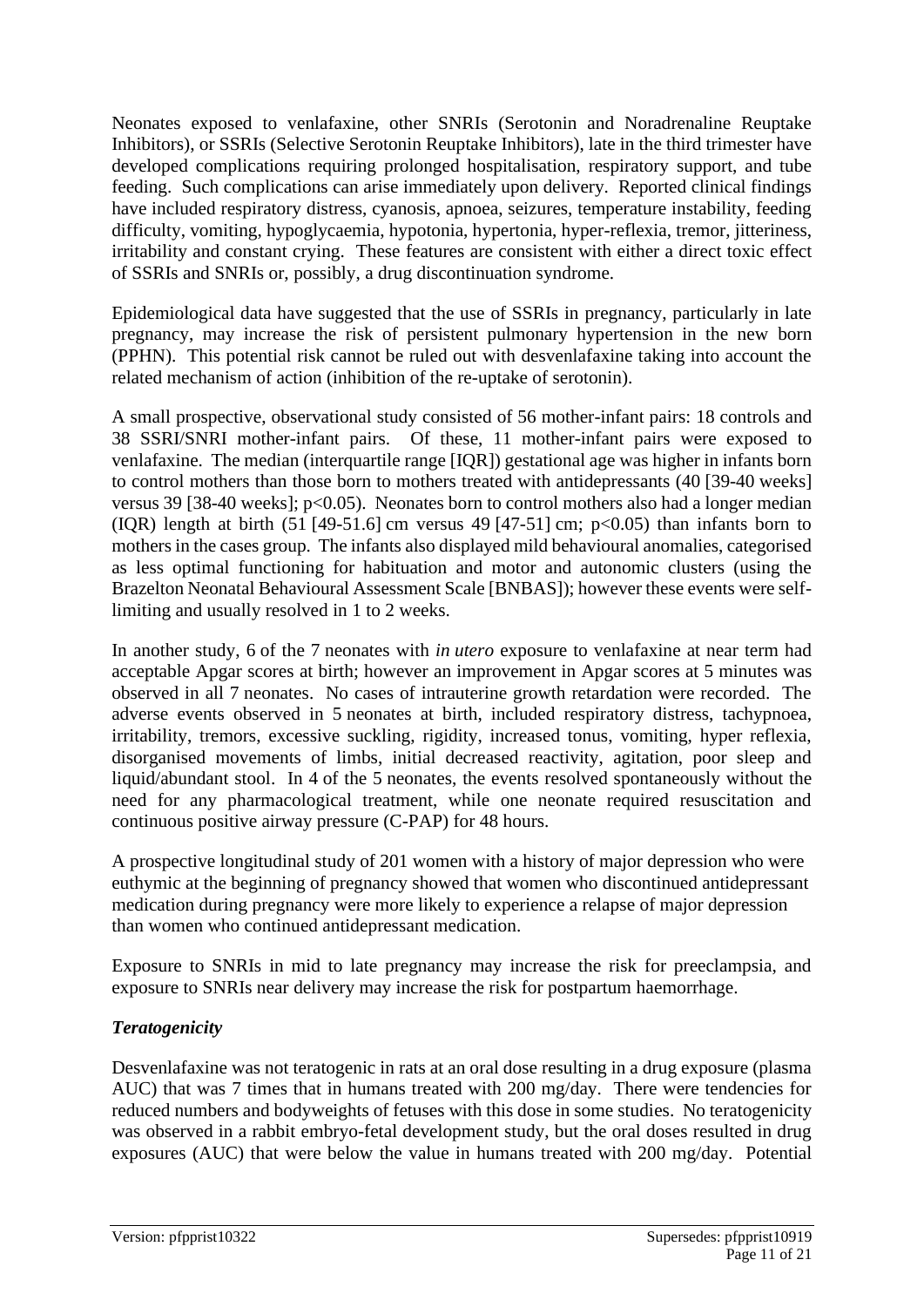effects on embryo-fetal development may therefore not have been fully defined due to excessive maternal toxicity at higher dosages in rabbits.

Oral administration of desvenlafaxine to pregnant rats from early gestation to weaning was associated with increased *post-partum* pup mortality and reduced birth weight persisting to maturity, but no effect on developmental indices, at maternal exposure (plasma AUC) 7 times that in humans treated with 200 mg/day. Maternal toxicity was observed at this dose; at the no-effect dose maternal exposure was 2 times that in humans treated with 200 mg/day.

#### **Use in Lactation**

Desvenlafaxine (O-desmethylvenlafaxine) is excreted in human milk. Because of the potential for serious adverse reactions in nursing infants from desvenlafaxine, a decision should be made whether or not to discontinue nursing or to discontinue the drug, taking into account the importance of the drug to the mother.

Pristiq should only be taken by breastfeeding women if the expected benefits outweigh any possible risk.

# **4.7 Effects on ability to drive and use machines**

The results of a clinical study that assessed the effects of desvenlafaxine on behavioural performance of healthy individuals revealed no clinically significant impairment of psychomotor, cognitive, or complex behaviour performance. However, since any CNS-active drug may impair judgement, thinking, or motor skills, patients should be cautioned about operating hazardous machinery, including automobiles, until they are reasonably certain that Pristiq therapy does not adversely affect their ability to engage in such activities.

# **4.8 Adverse effects (undesirable effects)**

The safety of desvenlafaxine was established in a total of 4,724 patients, who were exposed to at least one dose of desvenlafaxine ranging from 50 to 400 mg/day in clinical trials. Long-term safety was evaluated in 1,576 patients, who were exposed to desvenlafaxine for at least 6 months and with 575 patients exposed for 1 year.

The following list of adverse reactions was reported by patients treated with desvenlafaxine throughout the dose range studied (50 to 400 mg) during both short- and long-term trials. In general, the adverse reactions were most frequent in the first week of treatment.

Adverse reactions are listed below in CIOMS frequency categories:

| Very Common | $\geq 10\%$ ;            |
|-------------|--------------------------|
| Common:     | $≥1\%$ and <10%;         |
| Uncommon:   | $≥0.1\%$ and <1%;        |
| Rare:       | $\geq 0.01\%$ and <0.1%; |
| Very Rare:  | $<0.01\%$ .              |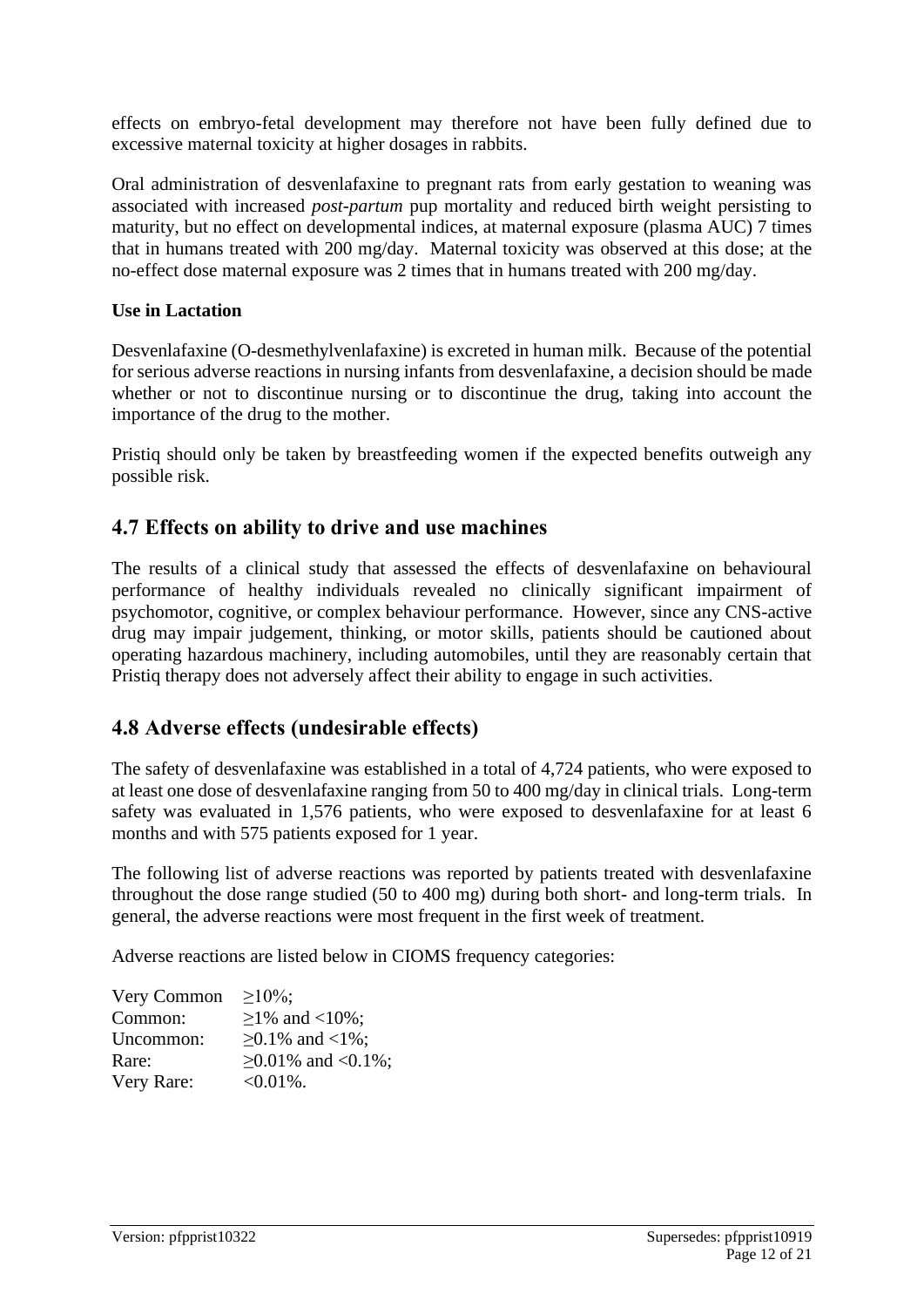| <b>System Organ Class</b>                                   | <b>Adverse Reaction</b>                                                                                                    |  |
|-------------------------------------------------------------|----------------------------------------------------------------------------------------------------------------------------|--|
| Cardiac disorders                                           |                                                                                                                            |  |
| Common                                                      | Tachycardia, palpitations                                                                                                  |  |
| Rare                                                        | Stress cardiomyopathy (Takotsubo cardiomyopathy)**                                                                         |  |
| <b>Ear and labyrinth disorders</b>                          |                                                                                                                            |  |
| Common                                                      | Vertigo**, tinnitus                                                                                                        |  |
| Eye disorders                                               |                                                                                                                            |  |
| Common                                                      | Vision blurred, mydriasis                                                                                                  |  |
| <b>Gastrointestinal disorders</b>                           |                                                                                                                            |  |
| Very Common                                                 | Nausea, dry mouth, constipation                                                                                            |  |
| Common                                                      | Diarrhoea, vomiting                                                                                                        |  |
| Rare                                                        | Pancreatitis acute**                                                                                                       |  |
| <b>General disorders and administration site conditions</b> |                                                                                                                            |  |
| Very Common                                                 | Fatigue                                                                                                                    |  |
| Common                                                      | Asthenia, chills, feeling jittery                                                                                          |  |
| Immune system disorders                                     |                                                                                                                            |  |
| Uncommon                                                    | Hypersensitivity                                                                                                           |  |
| <b>Investigations</b>                                       |                                                                                                                            |  |
| Common                                                      | Liver function test abnormal, weight increased, weight decreased,<br>blood cholesterol increased                           |  |
| Uncommon                                                    | Blood triglycerides increased, blood prolactin increased                                                                   |  |
| <b>Metabolism and nutrition disorders</b>                   |                                                                                                                            |  |
| Common                                                      | Decreased appetite                                                                                                         |  |
| Rare                                                        | Hyponatraemia                                                                                                              |  |
| Musculoskeletal and connective tissue disorders             |                                                                                                                            |  |
| Common                                                      | Musculoskeletal stiffness                                                                                                  |  |
| <b>Nervous system disorders</b>                             |                                                                                                                            |  |
| Very Common                                                 | Headache, dizziness, somnolence                                                                                            |  |
| Common                                                      | Tremor, paraesthesia, disturbance in attention, dysgeusia                                                                  |  |
| Uncommon                                                    | Syncope, extrapyramidal disorder, dyskinesia                                                                               |  |
| Rare                                                        | Serotonin syndrome**, convulsion, dystonia                                                                                 |  |
| Psychiatric disorders                                       |                                                                                                                            |  |
| Very Common                                                 | Insomnia                                                                                                                   |  |
| Common                                                      | Withdrawal syndrome, anxiety, nervousness, abnormal dreams,<br>irritability, libido decreased, anorgasmia, orgasm abnormal |  |
| Uncommon                                                    | Depersonalisation, hypomania                                                                                               |  |
| Rare                                                        | Mania, hallucination                                                                                                       |  |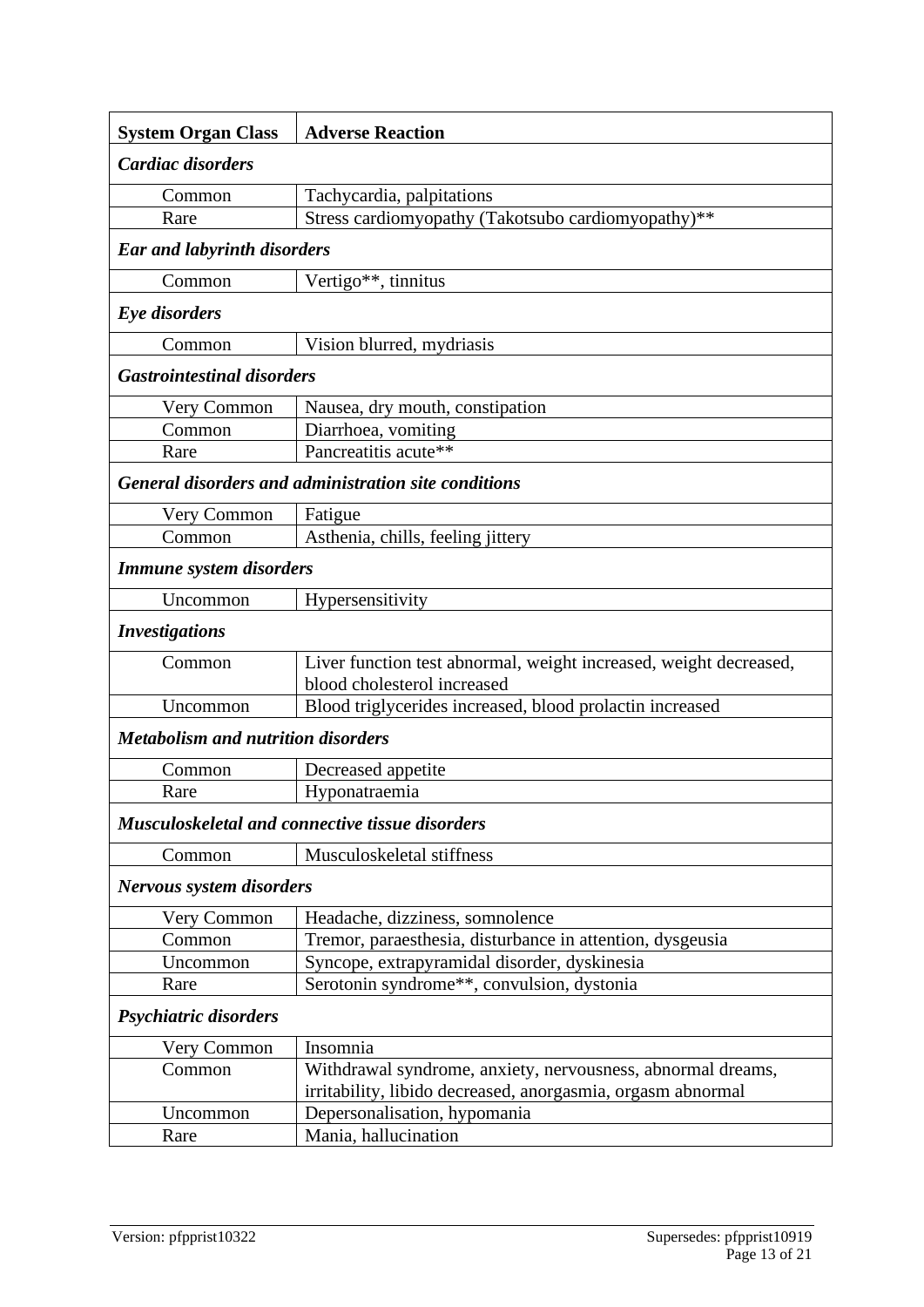| <b>System Organ Class</b>                              | <b>Adverse Reaction</b>                                                                     |  |
|--------------------------------------------------------|---------------------------------------------------------------------------------------------|--|
| <b>Renal and urinary disorders</b>                     |                                                                                             |  |
| Common                                                 | Urinary hesitation                                                                          |  |
| Uncommon                                               | Urinary retention**, proteinuria                                                            |  |
| <b>Reproductive system and breast disorders</b>        |                                                                                             |  |
| Common                                                 | Erectile dysfunction*, ejaculation delayed*, ejaculation disorder*,<br>ejaculation failure* |  |
| Uncommon                                               | Sexual dysfunction                                                                          |  |
| <b>Respiratory, thoracic and mediastinal disorders</b> |                                                                                             |  |
| Common                                                 | Yawning                                                                                     |  |
| Uncommon                                               | Epistaxis                                                                                   |  |
| <b>Skin and subcutaneous tissue disorders</b>          |                                                                                             |  |
| Very Common                                            | Hyperhidrosis                                                                               |  |
| Common                                                 | Rash                                                                                        |  |
| Uncommon                                               | Alopecia**                                                                                  |  |
| Rare                                                   | Stevens-Johnson syndrome**, angioedema**, photosensitivity                                  |  |
|                                                        | reaction                                                                                    |  |
| Vascular disorders                                     |                                                                                             |  |
| Common                                                 | Blood pressure increased, hot flush                                                         |  |
| Uncommon                                               | Orthostatic hypotension, peripheral coldness.                                               |  |

\* Frequency is calculated based on men only.

\*\* Adverse reaction identified during post-approval use.

#### **Adverse Reactions reported with other SNRIs**

Although the following are not considered adverse reactions for desvenlafaxine succinate, they are adverse reactions for other SNRIs and may also occur with desvenlafaxine succinate: gastrointestinal bleeding and severe cutaneous reactions (such as Stevens-Johnson syndrome, toxic epidermal necrolysis and/or erythema multiforme).

#### **Ischaemic Cardiac Adverse Events**

In clinical trials, there were uncommon reports of ischaemic cardiac adverse events including myocardial ischaemia, myocardial infarction, and coronary occlusion requiring revascularisation; these patients had multiple underlying cardiac risk factors. More patients experienced these events during Pristiq treatment as compared to placebo (see section 4.4 Special warnings and precautions for use – Cardiovascular/Cerebrovascular Disease).

#### **Discontinuation Symptoms**

Adverse drug reactions reported in association with abrupt discontinuation, dose reduction or tapering of treatment in MDD clinical trials at a rate of  $\geq$ 5% include: dizziness, withdrawal syndrome, nausea, headache, irritability, diarrhoea, anxiety, abnormal dreams, fatigue, and hyperhidrosis. In general, discontinuation symptoms occurred more frequently with higher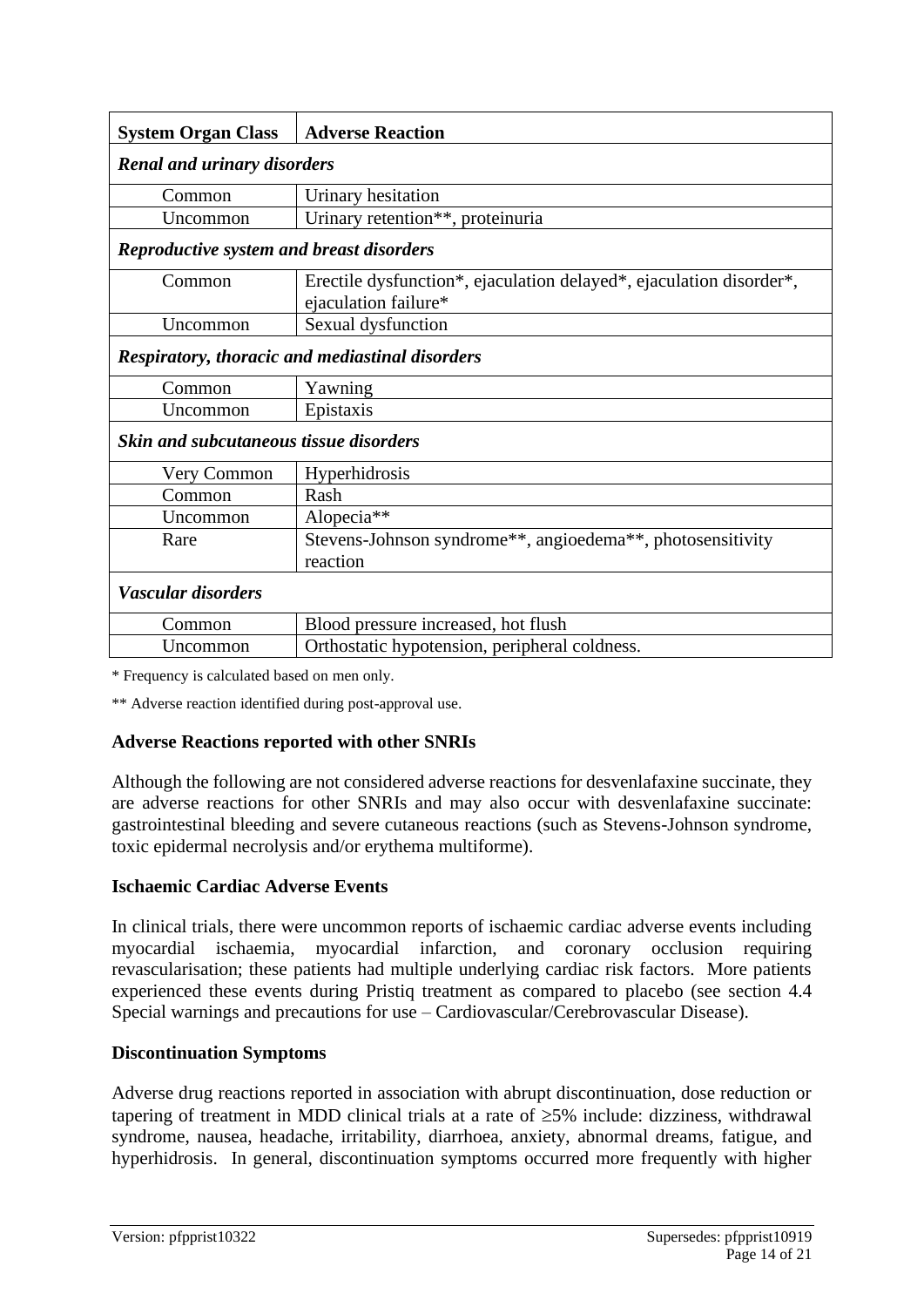doses and longer duration of therapy (see sections 4.2 Dose and method of administration and 4.4 Special warnings and precautions for use – Discontinuation Effects).

#### **Orthostatic Hypotension**

Of the 3,292 patients in clinical trials with Prisitq, 5% of patients were 65 years of age or older. No overall differences in safety or efficacy were observed between these patients and younger patients; however, in the short-term placebo-controlled trials, there was a higher incidence of systolic orthostatic hypotension in patients  $\geq 65$  years of age compared to patients  $\leq 65$  years of age treated with Pristiq.

#### **Adverse Reactions Leading to Discontinuation of Therapy**

The most common adverse reactions leading to discontinuation in at least 2% of the desvenlafaxine-treated patients in the short-term trials, up to 8 weeks, were: nausea (4%); dizziness and vomiting (2% each); in the long-term trial, up to 9 months, the most common was vomiting (2%).

#### **Reporting Suspected Adverse Effects**

Reporting suspected adverse reactions after registration of the medicinal product is important. It allows continued monitoring of the benefit-risk balance of the medicinal product. Healthcare professionals are asked to report any suspected adverse reactions at [www.tga.gov.au/reporting](http://www.tga.gov.au/reporting-problems)[problems.](http://www.tga.gov.au/reporting-problems)

# **4.9 Overdose**

There is limited clinical experience with desvenlafaxine overdosage in humans. In clinical trials, no cases of fatal acute overdose of desvenlafaxine succinate were reported.

Among the patients included in the major depressive disorder trials of Pristiq, there were four adults who ingested doses greater than 800 mg of desvenlafaxine (4000 mg [desvenlafaxine alone], 900, 1800 mg and 5200 mg [in combination with other drugs]); all patients recovered. In addition, a patient's 11-month-old child accidentally ingested 600 mg of desvenlafaxine, was treated, and recovered.

#### **Management of Overdose**

In managing an overdose, consider the possibility of multiple drug involvement. The physician should consider contacting a poison control centre for additional information on the treatment of any overdose. Treatment should consist of those general measures employed in the management of overdosage with any SSRI/SNRI.

General supportive and symptomatic measures are recommended. Ensure an adequate airway, oxygenation and ventilation. Cardiac rhythm and vital signs must be monitored. Administration of activated charcoal may also limit drug absorption. Where there is a risk of aspiration, induction of emesis is not recommended. No specific antidotes for desvenlafaxine are known. Forced diuresis, dialysis, haemoperfusion and exchange transfusion are unlikely to be of benefit.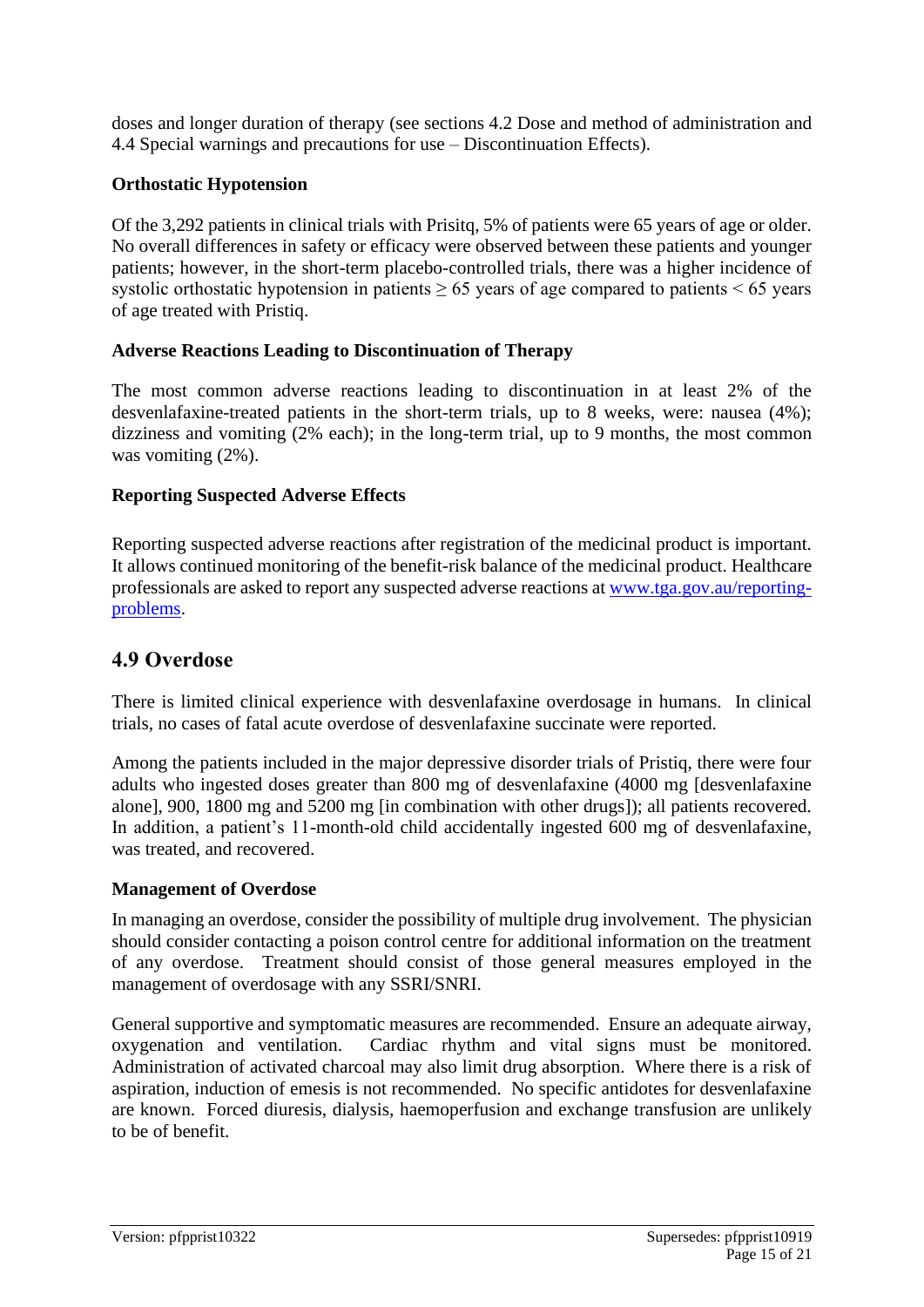For information on the management of overdose, contact the Poisons Information Centre on 13 11 26 (Australia).

# **5. PHARMACOLOGICAL PROPERTIES**

# **5.1 Pharmacodynamic properties**

Non-clinical studies have shown that desvenlafaxine is a selective serotonin and noradrenaline reuptake inhibitor (SNRI).

### **Mechanism of Action**

Desvenlafaxine lacked significant affinity for numerous receptors, including muscariniccholinergic, H1-histaminergic, or  $\alpha_1$ -adrenergic receptors *in vitro*. Pharmacological activity at these receptors has been hypothesised to be associated with the various anticholinergic, sedative, and cardiovascular effects seen with other psychotropic drugs. In the same comprehensive binding profile assay, desvenlafaxine also lacked significant affinity for various ion channels, including calcium, chloride, potassium and sodium ion channels and also lacked monoamine oxidase (MAO) inhibitory activity. Desvenlafaxine lacked significant activity in the *in vitro* cardiac potassium channel (hERG) assay.

In preclinical rodent models, desvenlafaxine demonstrated activity predictive of antidepressant, anxiolytic and thermoregulatory actions, and pain inhibitory properties.

### **Clinical Trials**

### *Major Depressive Disorder*

The efficacy of Pristiq as a treatment for depression was established in four, 8-week, randomised, double-blind, placebo-controlled, fixed-dose trials in adult outpatients who met the Diagnostic and Statistical Manual of Mental Disorders (DSM-IV) criteria for major depressive disorder (MDD). In the first study, patients received 100 mg (n = 114), 200 mg (n  $= 116$ ), or 400 mg (n = 113) of Pristiq once daily, or placebo (n = 118). In a second study, patients received either 200 mg ( $n = 121$ ) or 400 mg ( $n = 124$ ) of Pristiq once daily, or placebo  $(n = 124)$ . In two additional trials, patients received 50 mg  $(n = 150$  and  $n = 164)$  or 100 mg  $(n = 147 \text{ and } n = 158)$  of Pristig once daily, or placebo  $(n = 150 \text{ and } n = 161)$ .

Pristiq showed superiority over placebo as measured by improvement in the 17-item Hamilton Rating Scale for Depression (HAM-D17) total score in four trials and, as measured by the Clinical Global Impressions Scale - Improvement (CGI-I), in three of the four trials. There was no clear evidence that doses greater than 50 mg/day conferred any additional benefit. Two other studies that treated patients with doses of 200 mg to 400 mg also showed superiority to placebo when appropriately analysed to take early drop-outs for adverse effects into account.

In a long-term study, adult outpatients meeting DSM-IV criteria for major depressive disorder and who responded to 12 weeks of acute treatment with Pristiq were assigned randomly to the same dose (200 or 400 mg/day) they had received during acute treatment or to placebo for up to 26 weeks of observation for relapse. Response during the open-label phase was defined as a HAM-D<sub>17</sub> total score of  $\leq$  11 at the Day 84 evaluation. Relapse during the double-blind phase was defined as follows: (1) a HAM-D<sub>17</sub> total score of  $\geq 16$  at any office visit, (2) a CGI-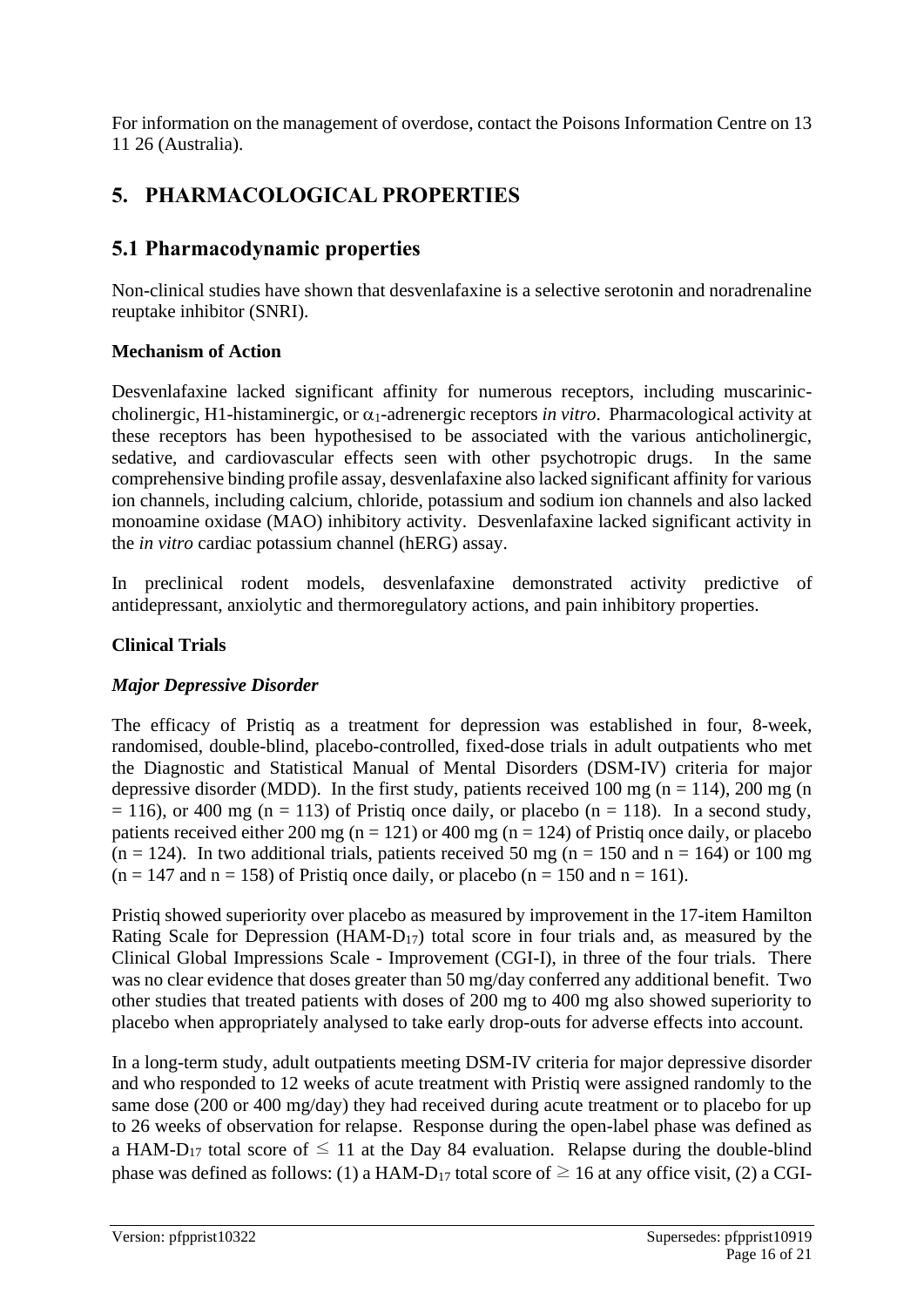I score of  $\geq 6$  (versus day 84) at any office visit, or (3) discontinuation from the study due to unsatisfactory response. Patients receiving continued Pristiq treatment experienced significantly lower relapse rates over the subsequent 26 weeks compared with those receiving placebo.

Analyses of the relationships between treatment outcome and age and treatment outcome and gender did not suggest any differential responsiveness on the basis of these patient characteristics.

# **5.2 Pharmacokinetic properties**

The single dose pharmacokinetics of desvenlafaxine are linear and dose-proportional in a dose range of 100 to 600 mg/day. The mean terminal half-life  $(t_{1/2})$  is approximately 11 hours. With once-daily dosing, steady-state plasma concentrations are achieved within approximately 4-5 days. At steady state, multiple-dose accumulation of desvenlafaxine is linear and predictable from the single-dose pharmacokinetic profile.

The pharmacokinetics of desvenlafaxine have been thoroughly evaluated in women and men. There are minimal differences based on gender; data from all subjects are presented below.

### **Absorption/Distribution**

Desvenlafaxine succinate is well absorbed, with an absolute oral bioavailability of 80%. Mean time to peak plasma concentrations  $(T_{max})$  is about 7.5 hours after oral administration. AUC and Cmax of 6,747 ng**.**hr/mL and 376 ng/mL, respectively, are predicted after a single dose of 100 mg.

Administration with food has minimal impact on drug absorption. Following administration with low, medium, and high-fat meals, increases in C<sub>max</sub> of approximately 16% (observed confidence interval: 107.8-125.1%; required confidence interval for bioequivalence 80-125%) were observed only following a high-fat meal. There was no statistically significant change in AUC values for any of the meals; therefore, desvenlafaxine can be taken without regard to meals.

The plasma protein binding of desvenlafaxine *in vitro* is low (approximately 30%) and is independent of drug concentration over the range 100-500 ng/mL. Desvenlafaxine's volume of distribution at steady-state following intravenous administration is 3.4 L/kg, indicating distribution into nonvascular compartments.

### **Metabolism/Excretion**

Approximately 45% of desvenlafaxine is excreted unchanged in urine. Desvenlafaxine is primarily metabolised by conjugation (shown to be mediated by UGT isoforms UGT1A1, UGT1A3, UGT2B4, UGT2B15, and UGT2B17 *in vitro*) and to a minor extent through oxidative metabolism. Approximately 19% of the administered dose is excreted as the glucuronide metabolite and <5% as the oxidative metabolite (N,O-didesmethylvenlafaxine) in urine. *In vitro* studies showed that CYP3A4 is the predominant cytochrome P450 isozyme mediating the oxidative metabolism (N-demethylation) of desvenlafaxine.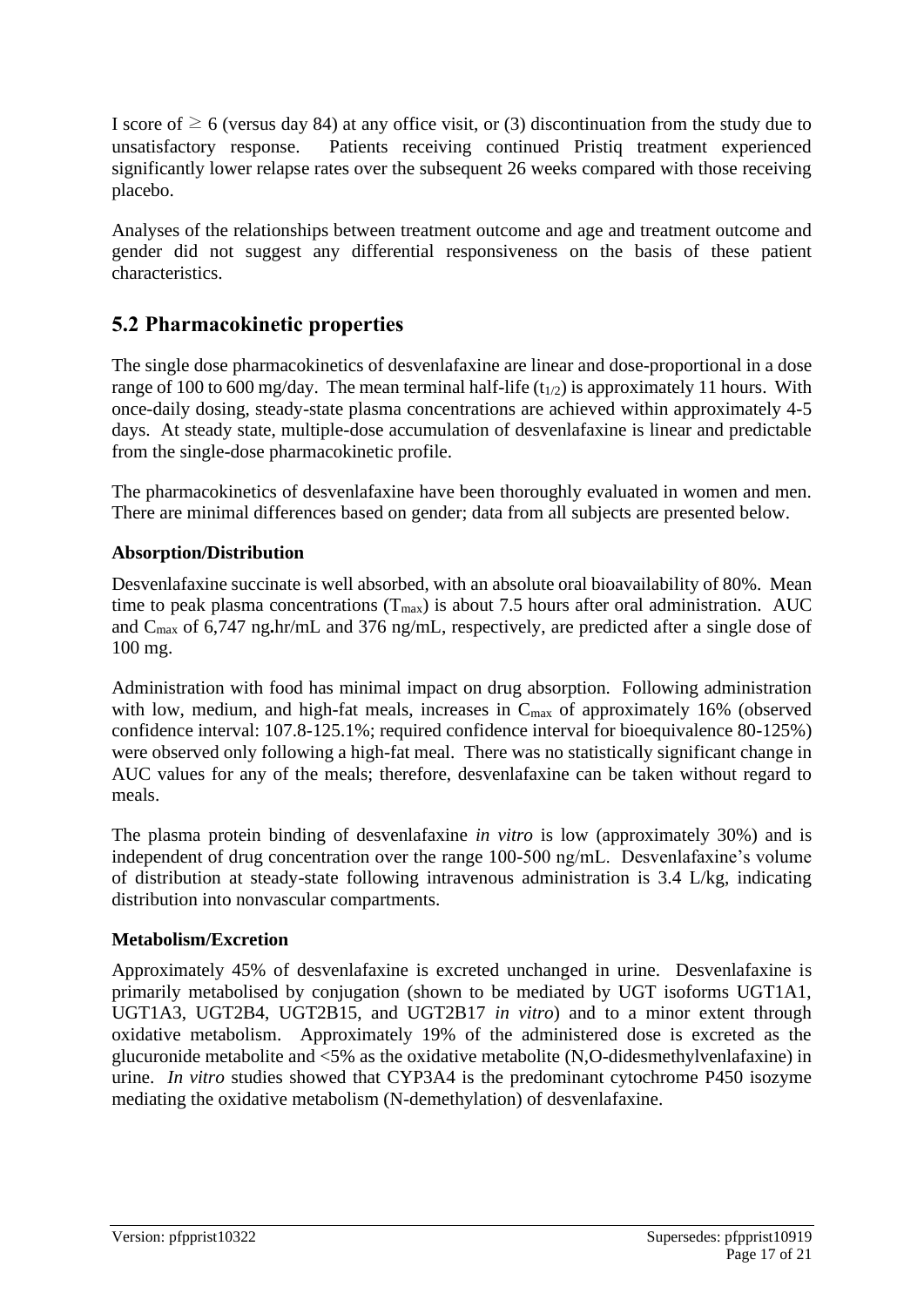#### **Special Populations**

#### *Elderly (>65 years)*

In a trial of healthy subjects administered doses up to 300 mg, there was an age-dependent decrease in desvenlafaxine clearance, resulting in a 32% increase in  $C_{\text{max}}$  and a 55% increase in AUC values in subjects greater than 75 years of age as compared with subjects 18 - 45 years of age. No dosage adjustment is required solely on the basis of age; however, possible reduced renal clearance of desvenlafaxine should be considered when determining dose.

#### *Paediatric*

Safety and effectiveness in the paediatric population have not been established.

#### *Renal Impairment*

The pharmacokinetics of desvenlafaxine succinate 100 mg were studied in subjects with mild  $(n = 9)$ , moderate  $(n = 8)$ , severe  $(n = 7)$  and end-stage renal disease (ESRD) requiring dialysis  $(n = 9)$  and in healthy, age-matched control subjects  $(n = 8)$ . Elimination was significantly correlated with creatinine clearance. Total body clearance was reduced by 29% in mild, 39% in moderate, 51% in severe renal impairment, and 58% in ESRD compared to healthy subjects. This reduced clearance resulted in increases in AUCs of  $42\%$  in mild (24-hr CrCl = 50-80) mL/min), 56% in moderate (24-hr CrCl = 30-50 mL/min), 108% in severe (24-hr CrCl <30 mL/min) renal impairment, and 116% in ESRD subjects.

The mean terminal half-life (t<sub>1/2</sub>) was prolonged from 11.1 hours in the control subjects to 13.5, 15.5, 17.6, and 22.8 hours in mild, moderate, severe renal impairment and ESRD subjects, respectively.

Less than 5% of the drug in the body was cleared during a standard 4-hour haemodialysis procedure. Therefore, supplemental doses should not be given to patients after dialysis. Dosage adjustment is recommended in patients with significant impairment of renal function (see section 4.2 Dose and method of administration).

#### *Hepatic Impairment*

The pharmacokinetics of desvenlafaxine succinate 100 mg were studied in subjects with mild (Child-Pugh A,  $n = 8$ ), moderate (Child-Pugh B,  $n = 8$ ), and severe (Child-Pugh C,  $n = 8$ ) hepatic impairment and in healthy subjects  $(n = 12)$ .

Average AUC was increased by approximately 31% and 35% in patients with moderate and severe hepatic impairment, respectively, as compared to healthy subjects. Average AUC values were comparable in subjects with mild hepatic impairment and healthy subjects (<5% difference).

Systemic clearance (CL/F) was decreased by approximately 20% and 36% in patients with moderate and severe hepatic impairment, respectively, as compared to healthy subjects. CL/F values were comparable in mild hepatic impairment and healthy subjects (<5% difference).

The mean  $t_{1/2}$  changed from approximately 10 hours in healthy subjects and subjects with mild hepatic impairment to 13 and 14 hours in moderate and severe hepatic impairment, respectively.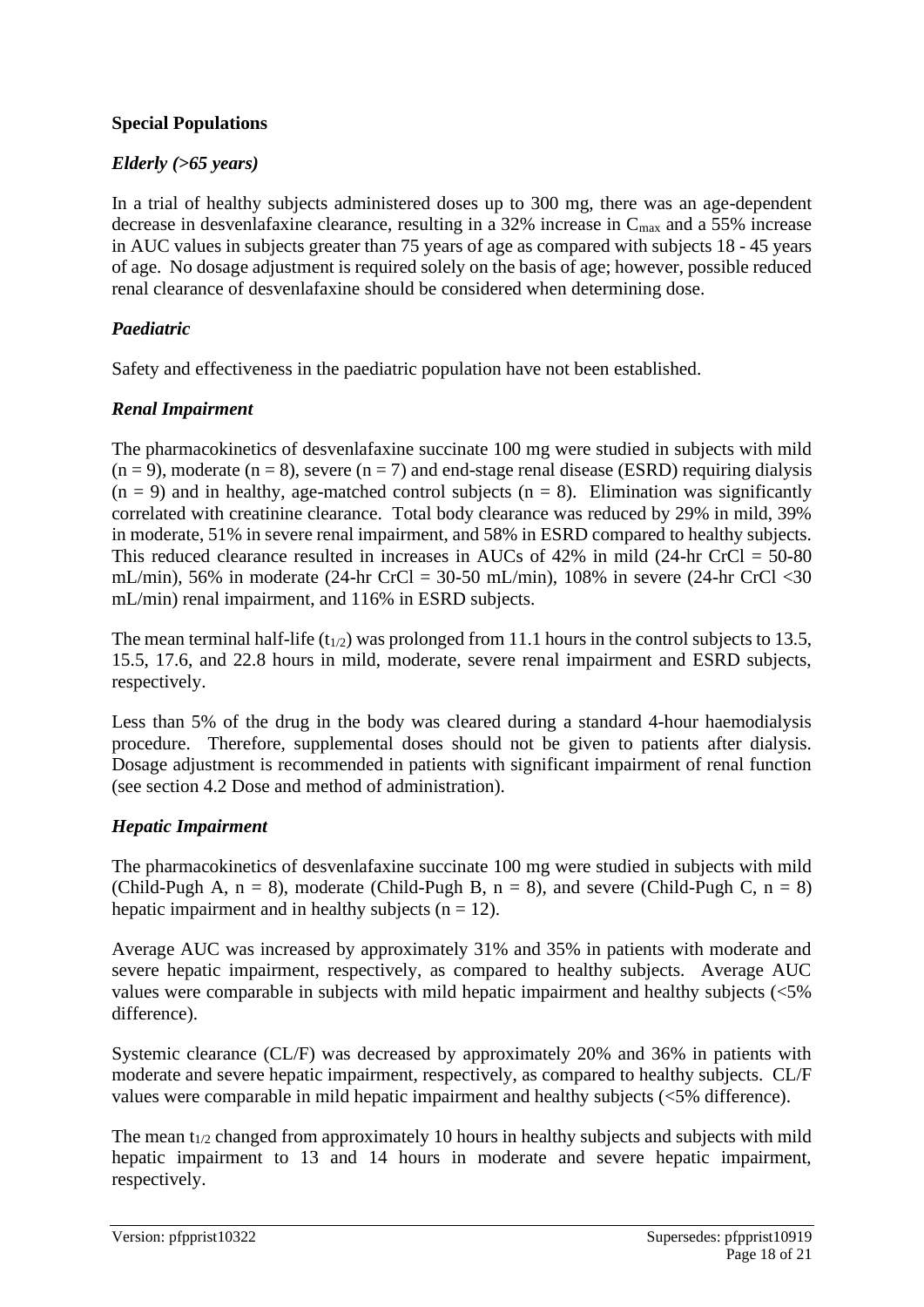### *Thorough QTc Trial*

In a thorough QTc trial with prospectively determined criteria, in healthy women, desvenlafaxine did not cause QT prolongation. Additionally, no effect on QRS interval was observed.

# **5.3 Preclinical safety data**

#### **Genotoxicity**

Desvenlafaxine was not genotoxic in *in vitro* assays for bacterial gene mutation, mammalian gene mutation, chromosomal aberrations and cell transformation, or in *in vivo* tests for clastogenic activity in mice and rats.

#### **Carcinogenicity**

Desvenlafaxine succinate did not increase the incidence of tumours in long-term mouse and rat carcinogenicity studies at oral doses up to 7 (mice), 14 (male rats) and 23 (female rats) times the maximal recommended human dose of 200 mg/day, on a mg/m<sup>2</sup> basis.

# **6. PHARMACEUTICAL PARTICULARS**

# **6.1 List of excipients**

| Microcrystalline cellulose,             |
|-----------------------------------------|
| Hypromellose,                           |
| Purified talc,                          |
| Magnesium stearate,                     |
| Polyvinyl alcohol,                      |
| Titanium dioxide,                       |
| Macrogol,                               |
| Iron oxide red,                         |
| Iron oxide yellow (50 mg tablet only),  |
| Sunset yellow FCF (100 mg tablet only). |

# **6.2 Incompatibilities**

Incompatibilities were either not assessed or not identified as part of the registration of this medicine.

# **6.3 Shelf life**

In Australia, information on the shelf life can be found on the public summary of the Australian Register of Therapeutic Goods (ARTG). The expiry date can be found on the packaging.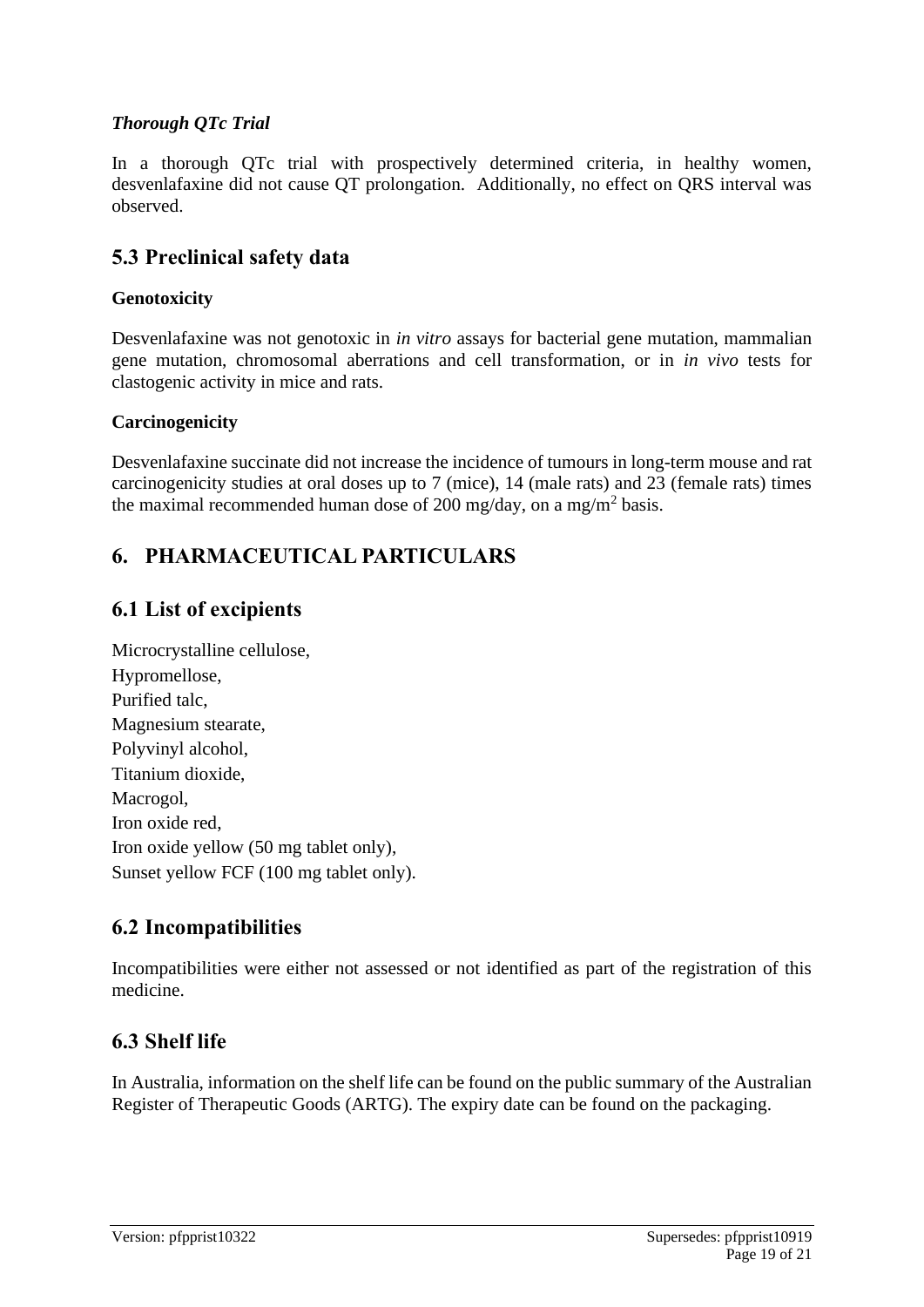# **6.4 Special precautions for storage**

Store below 25°C.

# **6.5 Nature and contents of container**

Pristiq® (desvenlafaxine, as succinate) extended-release tablets are presented in PVC/PVDC/Al blister packs of  $7^{\frac{4}{7}}$ ,  $14^{\frac{4}{7}}$  or 28 tablets.

# Not available.

# **6.6 Special precautions for disposal**

In Australia, any unused medicine or waste material should be disposed of by taking to your local pharmacy.

# **6.7 Physicochemical properties**

Desvenlafaxine succinate is a white to off-white powder that is soluble in water. The solubility of desvenlafaxine succinate is pH dependent. Its octanol: aqueous system (at pH 7.0) partition coefficient is 0.21.

#### **Chemical Structure**



Chemical name: (*R,S)*-4-(2-dimethylamino-1-(1-hydroxycyclohexyl) ethyl) phenol succinate monohydrate

Molecular formula:  $C_{16}H_{25}NO_2.C_4H_6O_4.H_2O$ 

Molecular weight: 399.48

### **CAS Number**

386750-22-7

# **7. MEDICINE SCHEDULE (POISONS STANDARD)**

Schedule 4 – Prescription Only Medicine